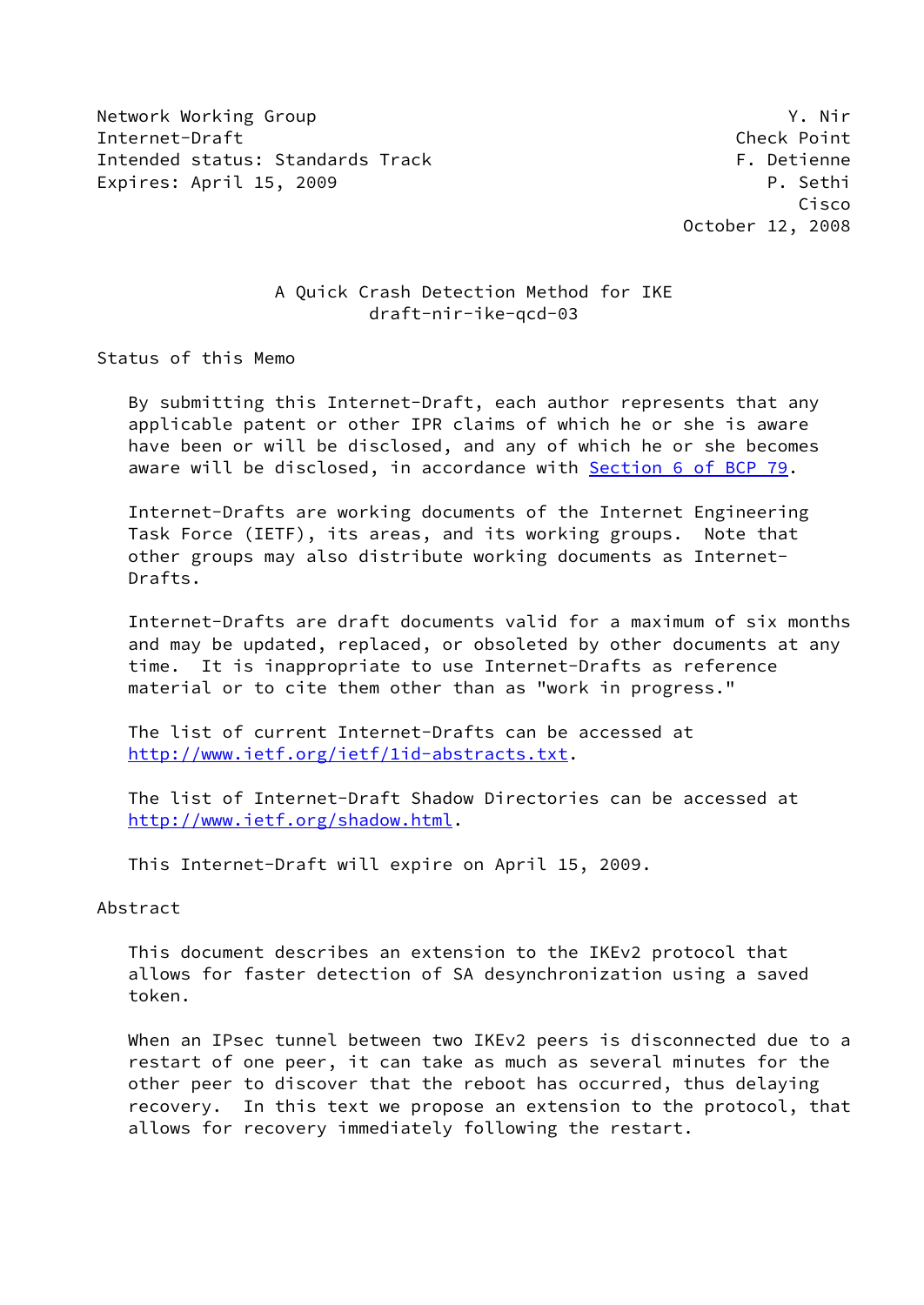$\overline{a}$ 

Internet-Draft Quick Crash Detection October 2008

# Table of Contents

| 1.                                                                                                      |  |  |  |  |                |
|---------------------------------------------------------------------------------------------------------|--|--|--|--|----------------|
| 1.1. Conventions Used in This Document 3                                                                |  |  |  |  |                |
| 2.                                                                                                      |  |  |  |  |                |
| 3.                                                                                                      |  |  |  |  | $\overline{4}$ |
|                                                                                                         |  |  |  |  |                |
| 4.1.                                                                                                    |  |  |  |  |                |
| Passing a Token in the AUTH Exchange $\cdots$ 5<br>4.2.                                                 |  |  |  |  |                |
| Replacing Tokens After Rekey or Resumption $\frac{7}{2}$<br>4.3.                                        |  |  |  |  |                |
| Replacing the Token for an Existing SA $\frac{7}{2}$<br>4.4.                                            |  |  |  |  |                |
| Presenting the Token in an INFORMATIONAL Exchange $\cdot \cdot \cdot$ $\cdot \cdot \frac{8}{5}$<br>4.5. |  |  |  |  |                |
| $\frac{5}{2}$ . Token Generation and Verification 9                                                     |  |  |  |  |                |
| $\underline{5.1}$ . A Stateless Method of Token Generation 9                                            |  |  |  |  |                |
| $5.2$ . A Stateless Method with IP addresses 9                                                          |  |  |  |  |                |
| 5.3.                                                                                                    |  |  |  |  |                |
|                                                                                                         |  |  |  |  |                |
| 7.                                                                                                      |  |  |  |  |                |
|                                                                                                         |  |  |  |  |                |
|                                                                                                         |  |  |  |  |                |
| $\underline{8}$ . Interaction with Session Resumption 11                                                |  |  |  |  |                |
|                                                                                                         |  |  |  |  |                |
| $9.1$ . Who should implement this specification 13                                                      |  |  |  |  |                |
| $9.2$ . Response to unknown child SPI 13                                                                |  |  |  |  |                |
| $9.3$ . Using Tokens that Depend on IP Addresses 14                                                     |  |  |  |  |                |
| 10. Security Considerations 14                                                                          |  |  |  |  |                |
|                                                                                                         |  |  |  |  |                |
|                                                                                                         |  |  |  |  |                |
| 10.2. QCD Token Transmission 15                                                                         |  |  |  |  |                |
| 10.3. QCD Token Enumeration 15                                                                          |  |  |  |  |                |
|                                                                                                         |  |  |  |  |                |
|                                                                                                         |  |  |  |  |                |
|                                                                                                         |  |  |  |  |                |
| 13.1. Changes from draft-nir-ike-qcd-02 16                                                              |  |  |  |  |                |
| 13.2. Changes from draft-nir-ike-qcd-01 17                                                              |  |  |  |  |                |
| 13.3. Changes from draft-nir-ike-gcd-00 17                                                              |  |  |  |  |                |
| 13.4. Changes from draft-nir-qcr-00 17                                                                  |  |  |  |  |                |
|                                                                                                         |  |  |  |  | 17             |
|                                                                                                         |  |  |  |  |                |
| 14.2. Informative References 17                                                                         |  |  |  |  |                |
|                                                                                                         |  |  |  |  |                |
| Intellectual Property and Copyright Statements 19                                                       |  |  |  |  |                |
|                                                                                                         |  |  |  |  |                |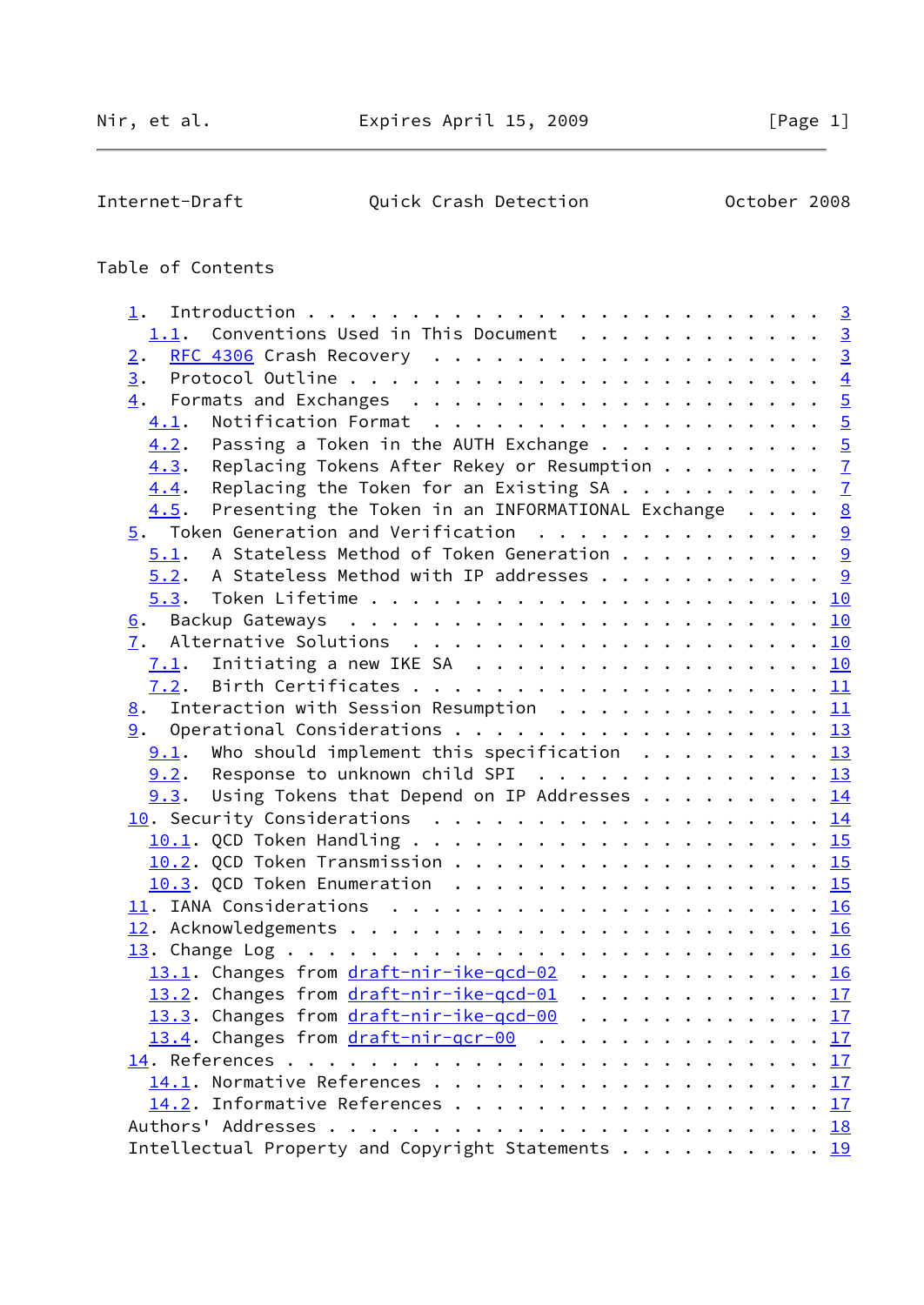Nir, et al. **Expires April 15, 2009** [Page 2]

<span id="page-2-1"></span>Internet-Draft Quick Crash Detection October 2008

### <span id="page-2-0"></span>[1](#page-2-0). Introduction

IKEv2, as described in [\[RFC4306](https://datatracker.ietf.org/doc/pdf/rfc4306)] has a method for recovering from a reboot of one peer. As long as traffic flows in both directions, the rebooted peer should re-establish the tunnels immediately. However, in many cases the rebooted peer is a VPN gateway that protects only servers, or else the non-rebooted peer has a dynamic IP address. In such cases, the rebooted peer will not be able to re-establish the tunnels. [Section 2](#page-3-0) describes how recovery works under [RFC 4306,](https://datatracker.ietf.org/doc/pdf/rfc4306) and explains why it may take several minutes.

 The method proposed here, is to send a so-called "token" in the IKE\_AUTH exchange that establishes the tunnel. That token can be stored on the peer as part of the IKE SA. After a reboot, the rebooted implementation can re-generate the token, and send it to the non-rebooted peer so as to delete the IKE SA. Deleting the IKE SA results is a quick re-establishment of the IPsec tunnels. This is described in [Section 3](#page-3-1).

#### <span id="page-2-2"></span>[1.1](#page-2-2). Conventions Used in This Document

 The key words "MUST", "MUST NOT", "REQUIRED", "SHALL", "SHALL NOT", "SHOULD", "SHOULD NOT", "RECOMMENDED", "MAY", and "OPTIONAL" in this document are to be interpreted as described in [\[RFC2119](https://datatracker.ietf.org/doc/pdf/rfc2119)].

 The term "token" refers to an octet string that an implementation can generate using only the properties of a protected IKE message (such as IKE SPIs) as input. A conforming implementation MUST be able to generate the same token from the same input even after rebooting.

 The term "token maker" refers to an implementation that generates a token and sends it to the peer as specified in this document.

 The term "token taker" refers to an implementation that stores such a token or a digest thereof, in order to verify that a new token it receives is identical to the old token it has stored.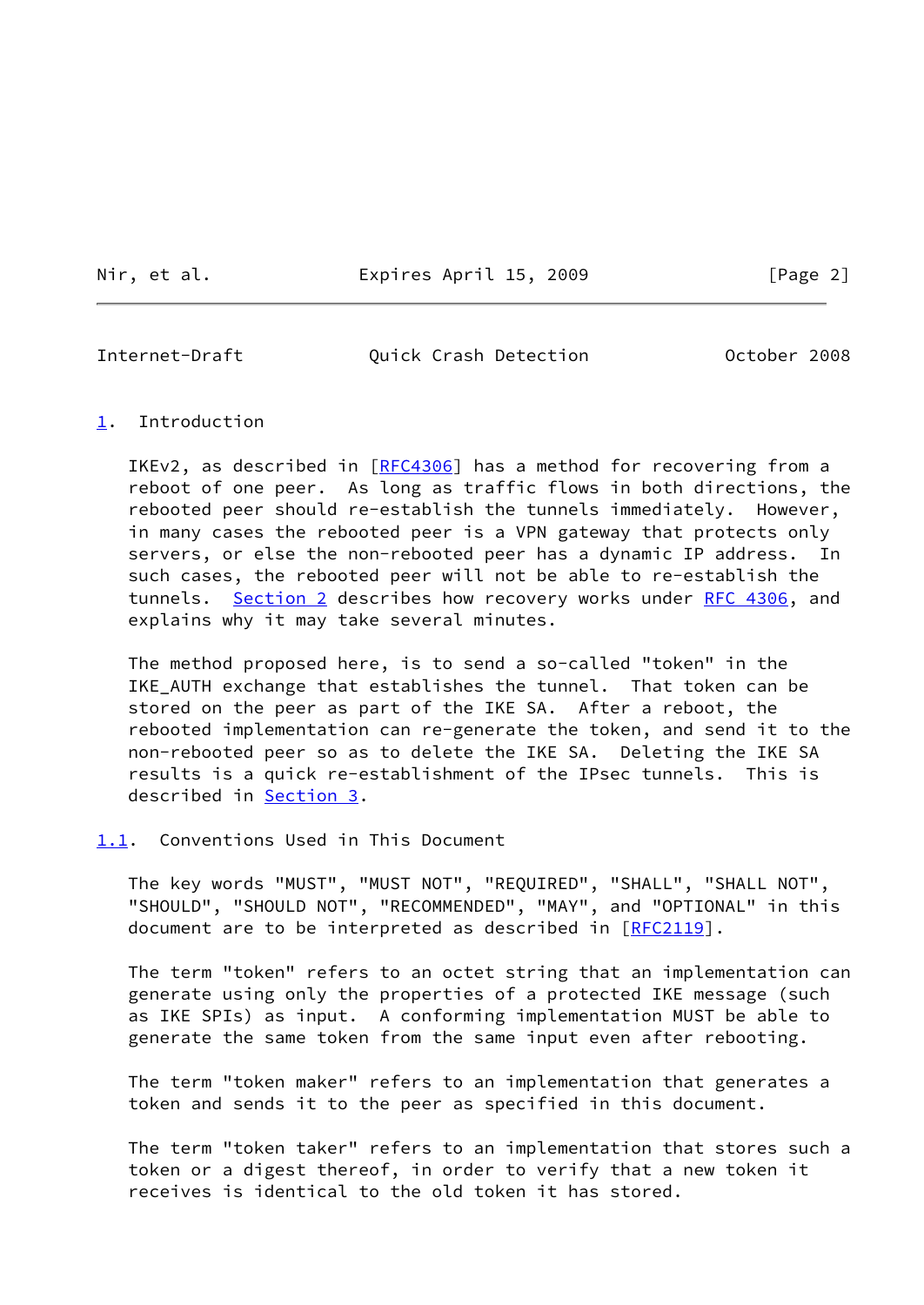#### <span id="page-3-0"></span>[2](#page-3-0). [RFC 4306](https://datatracker.ietf.org/doc/pdf/rfc4306) Crash Recovery

When one peer loses state or reboots, the other peer does not get any notification, so unidirectional IPsec traffic can still flow. The rebooted peer will not be able to decrypt it, however, and the only remedy is to send an unprotected INVALID\_SPI notification as described in section [3.10.1 of \[RFC4306\]](https://datatracker.ietf.org/doc/pdf/rfc4306#section-3.10.1). That section also describes the processing of such a notification: "If this Informational Message is sent outside the context of an IKE\_SA, it should be used by the recipient only as a "hint" that something might

| Nir, et al. | Expires April 15, 2009 | [Page 3] |
|-------------|------------------------|----------|
|-------------|------------------------|----------|

<span id="page-3-2"></span>Internet-Draft Quick Crash Detection October 2008

be wrong (because it could easily be forged)."

 Since the INVALID\_SPI can only be used as a hint, the non-rebooted peer has to determine whether the IPsec SA, and indeed the parent IKE SA are still valid. The method of doing this is described in [section](https://datatracker.ietf.org/doc/pdf/rfc4306#section-2.4) [2.4 of \[RFC4306\]](https://datatracker.ietf.org/doc/pdf/rfc4306#section-2.4). This method, called "liveness check" involves sending a protected empty INFORMATIONAL message, and awaiting a response. This procedure is sometimes referred to as "Dead Peer Detection" or DPD.

 Section 2.4 does not mandate how many times the liveness check message should be retransmitted, or for how long, but does recommend the following: "It is suggested that messages be retransmitted at least a dozen times over a period of at least several minutes before giving up on an SA". Clearly, implementations differ, but all will take a significant amount of time.

## <span id="page-3-1"></span>[3](#page-3-1). Protocol Outline

 Supporting implementations will send a notification, called a "QCD token", as described in  $Section 4.1$  in the last packets of the IKE\_AUTH exchange. These are the final request and final response that contain the AUTH payloads. The generation of these tokens is a local matter for implementations, but considerations are described in [Section 5](#page-9-0). Implementations that send such a token will be called "token makers".

A supporting implementation receiving such a token SHOULD store it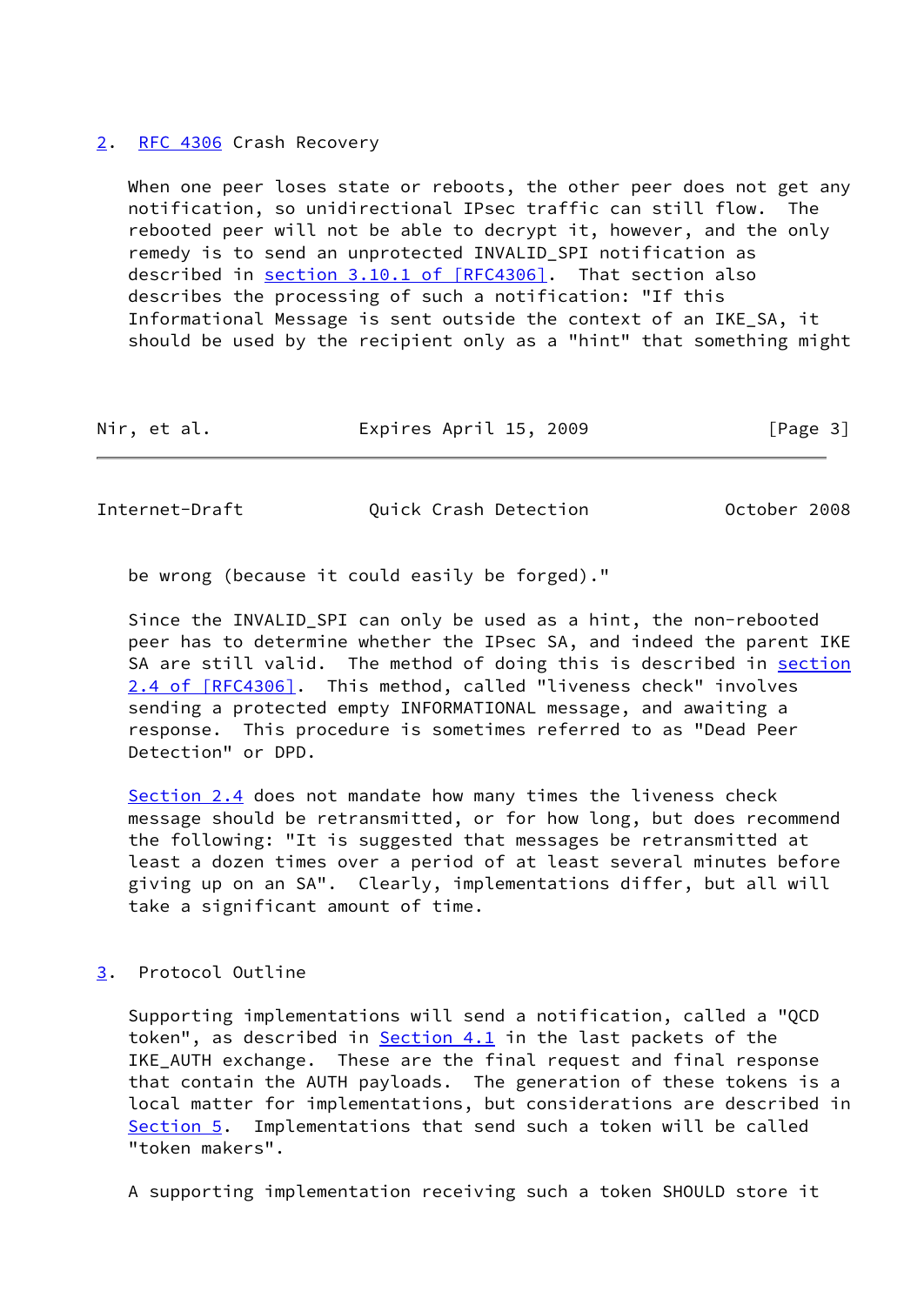(or a digest thereof) as part of the IKE SA. Implementations that support this part of the protocol will be called "token takers". [Section 9.1](#page-13-2) has considerations for which implementations need to be token takers, and which should be token makers. Implementation that are not token takers will silently ignore QCD tokens.

 When a token maker receives a protected IKE request message with unknown IKE SPIs, it MUST generate a new token that is identical to the previous token, and send it to the requesting peer in an unprotected IKE message as described in [Section 4.5](#page-8-0).

 When a token taker receives the QCD token in an unprotected notification, it MUST verify that the TOKEN\_SECRET\_DATA matches the token stored in the matching the IKE SA. If the verification fails, or if the IKE SPIs in the message do not match any existing IKE SA, it SHOULD log the event. If it succeeds, it MUST delete the IKE SA associated with the IKE\_SPI fields, and all dependant child SAs. This event MAY also be logged. The token taker MUST accept such tokens from any IP address and port combination, so as to allow

| Nir, et al. | Expires April 15, 2009 | [Page 4] |
|-------------|------------------------|----------|
|             |                        |          |

<span id="page-4-1"></span>Internet-Draft Quick Crash Detection October 2008

 different kinds of high-availability configurations of the token maker.

 A supporting token taker MAY immediately create new SAs using an Initial exchange, or it may wait for subsequent traffic to trigger the creation of new SAs.

There is ongoing work on IKEv2 Session Resumption ([[resumption\]](#page-19-2) or [\[stubs](#page-19-3)]). See [Section 8](#page-11-2) for a short discussion about this protocol's interaction with session resumption.

# <span id="page-4-0"></span>[4](#page-4-0). Formats and Exchanges

<span id="page-4-2"></span>[4.1](#page-4-2). Notification Format

The notification payload called "QCD token" is formatted as follows:

1 2 3 0 1 2 3 4 5 6 7 8 9 0 1 2 3 4 5 6 7 8 9 0 1 2 3 4 5 6 7 8 9 0 1 +-+-+-+-+-+-+-+-+-+-+-+-+-+-+-+-+-+-+-+-+-+-+-+-+-+-+-+-+-+-+-+-+ ! Next Payload !C! RESERVED ! Payload Length !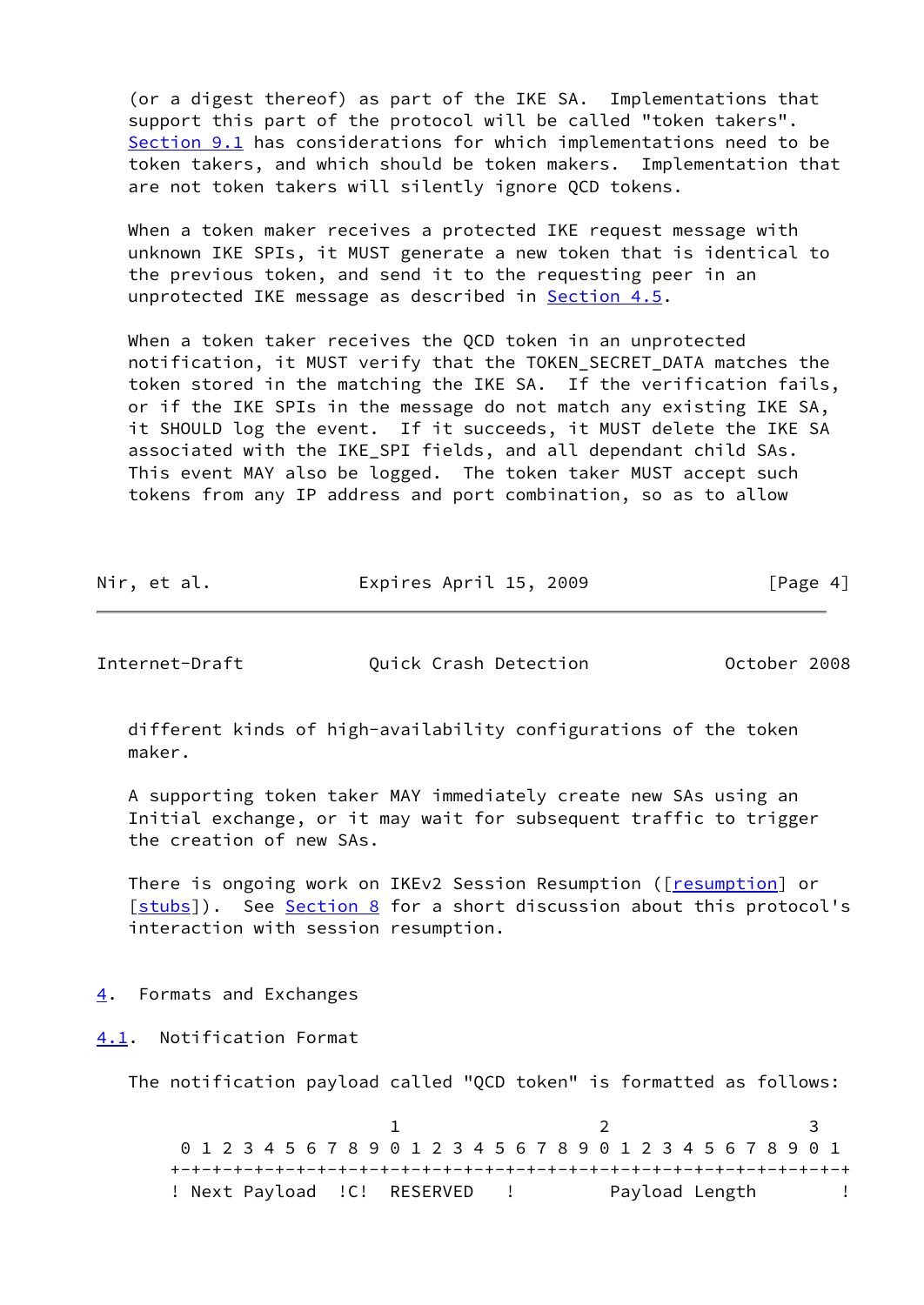+-+-+-+-+-+-+-+-+-+-+-+-+-+-+-+-+-+-+-+-+-+-+-+-+-+-+-+-+-+-+-+-+ ! Protocol ID ! SPI Size ! QCD Token Notify Message Type ! +-+-+-+-+-+-+-+-+-+-+-+-+-+-+-+-+-+-+-+-+-+-+-+-+-+-+-+-+-+-+-+-+ . The contract of the contract of the contract of the contract of the contract of the contract of the contract ~ TOKEN\_SECRET\_DATA ~ . The contract of the contract of the contract of the contract of the contract of the contract of the contract +-+-+-+-+-+-+-+-+-+-+-+-+-+-+-+-+-+-+-+-+-+-+-+-+-+-+-+-+-+-+-+-+

- o Protocol ID (1 octet) MUST contain 1, as this message is related to an IKE SA.
- o SPI Size (1 octet) MUST be zero, in conformance with [\[RFC4306](https://datatracker.ietf.org/doc/pdf/rfc4306)].
- o QCD Token Notify Message Type (2 octets) MUST be xxxxx, the value assigned for QCD token notifications. TBA by IANA.
- o TOKEN\_SECRET\_DATA (16-128 octets) contains a generated token as described in **Section 5.**

<span id="page-5-0"></span>[4.2](#page-5-0). Passing a Token in the AUTH Exchange

 For brevity, only the EAP version of an AUTH exchange will be presented here. The non-EAP version is very similar. The figures below are based on appendix [A.3 of \[RFC4718\].](https://datatracker.ietf.org/doc/pdf/rfc4718#appendix-A.3)

| Nir, et al.    | Expires April 15, 2009                                                                                                                                                                                                                                                                                                                                                                 | [Page $5$ ]  |
|----------------|----------------------------------------------------------------------------------------------------------------------------------------------------------------------------------------------------------------------------------------------------------------------------------------------------------------------------------------------------------------------------------------|--------------|
| Internet-Draft | Quick Crash Detection                                                                                                                                                                                                                                                                                                                                                                  | October 2008 |
| first request  | $\leftarrow$ $\rightarrow$ IDi,<br>$[N(INITIAL$ $\subset$ $\subset$ $NTACT)$ ],<br>$[ [N(HTTP_CERT_LOOKUP_SUPPORTED) ], CERTREQ+]$ ,<br>$[IDr]$ ,<br>$[CP(CFG_REQUEST)],$<br>$[N(IPCOMP_SUPPORTED)+],$<br>$\lceil N(USE_TRANSPORT_MODE) \rceil$ ,<br>$[N(ESP_TFC_PADDING_NOT_SUPPORTED)],$<br>[N(NON_FIRST_FRAGMENTS_ALSO)],<br>SA, TSi, TSr,<br>$[V(SIR_VID)]$<br>$\lceil V+1 \rceil$ |              |
| first response | <-- IDr, [CERT+], AUTH,<br>EAP,                                                                                                                                                                                                                                                                                                                                                        |              |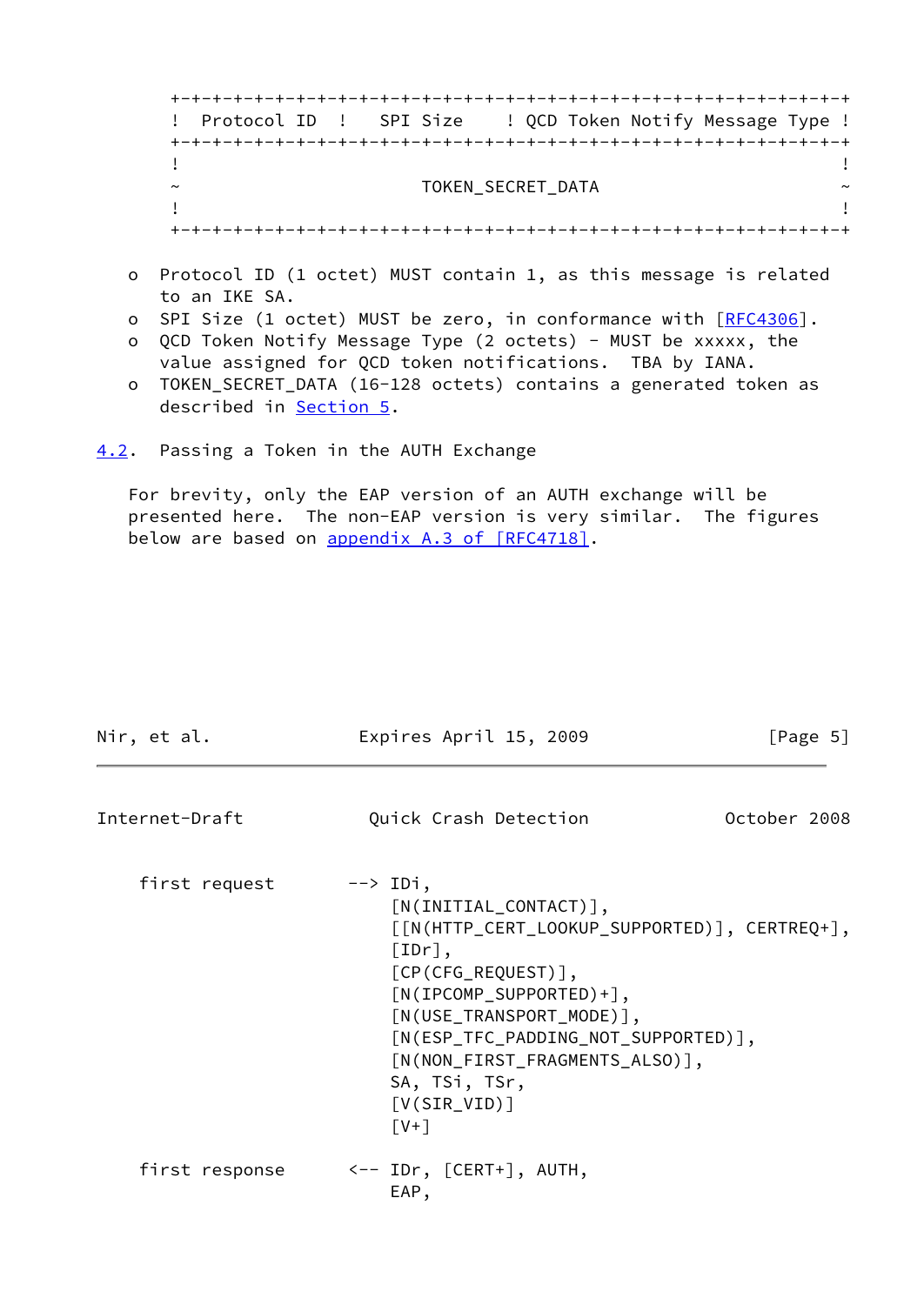|                   |                      | $[V(SIR_VID)]$<br>$\lceil V+1 \rceil$                                                                                                                                                                                                                                                          |
|-------------------|----------------------|------------------------------------------------------------------------------------------------------------------------------------------------------------------------------------------------------------------------------------------------------------------------------------------------|
|                   | / --> EAP            |                                                                                                                                                                                                                                                                                                |
| $repeat 1N times$ | $\backslash$ <-- EAP |                                                                                                                                                                                                                                                                                                |
| last request      |                      | --> AUTH<br>$\lceil N(QCD_TOKEN) \rceil$                                                                                                                                                                                                                                                       |
| last response     |                      | $\leftarrow -$ AUTH,<br>$\lceil N(QCD_TOKEN) \rceil$<br>$[CP(CFG\_REPLY)],$<br>$[N(IPCOMP_SUPPORTED)],$<br>$[N(USE_TRANSPORT_MODE)],$<br>[N(ESP_TFC_PADDING_NOT_SUPPORTED)],<br>[N(NON_FIRST_FRAGMENTS_ALSO)],<br>SA, TSi, TSr,<br>$\lceil N(\text{ADDITIONAL_TS_POSSIBLE}) \rceil$ ,<br>I V+1 |

 Note that the QCD\_TOKEN notification is marked as optional because it is not required by this specification that every implementation be both token maker and token taker. If only one peer sends the QCD token, then a reboot of the other peer will not be recoverable by this method. This may be acceptable if traffic typically originates from the other peer.

 In any case, the lack of a QCD\_TOKEN notification MUST NOT be taken as an indication that the peer does not support this standard. Conversely, if a peer does not understand this notification, it will simply ignore it. Therefore a peer MAY send this notification freely, even if it does not know whether the other side supports it.

| Nir, et al. | Expires April 15, 2009 | [Page 6] |
|-------------|------------------------|----------|
|             |                        |          |

<span id="page-6-1"></span>Internet-Draft Quick Crash Detection October 2008

 The QCD\_TOKEN notification is related to the IKE SA and MUST follow the AUTH payload and precede the Configuration payload and all payloads related to the child SA.

<span id="page-6-0"></span>[4.3](#page-6-0). Replacing Tokens After Rekey or Resumption

 After rekeying an IKE SA, the IKE SPIs are replaced, so the new SA also needs to have a token. If only the responder in the rekey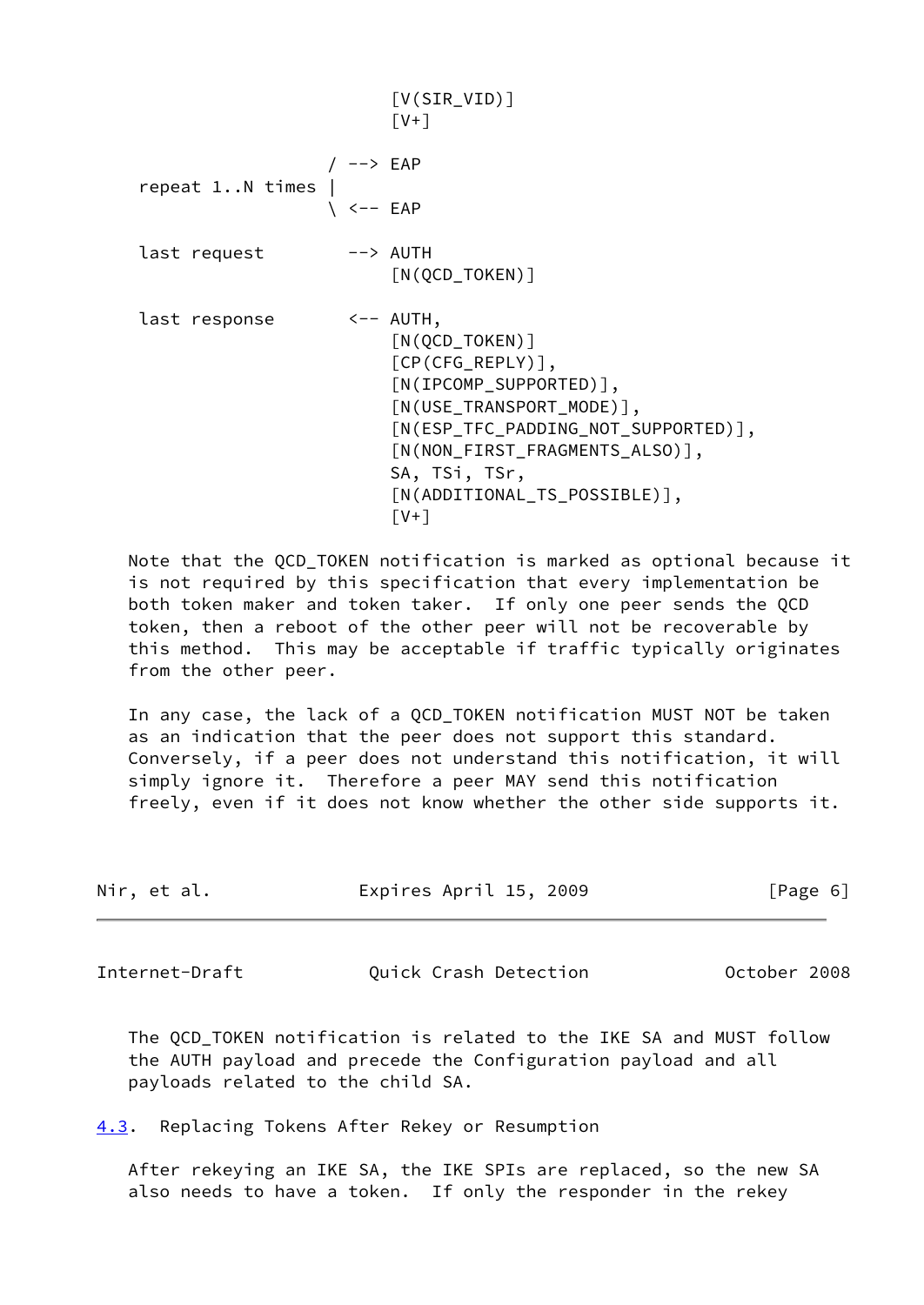exchange is the token maker, this can be done before within the CREATE\_CHILD\_SA exchange. If the initiator is a token maker, then we need an extra informational exchange.

 The following figure shows the CREATE\_CHILD\_SA exchange for rekeying the IKE SA. Only the responder sends a QCD token.

request --> SA, Ni, [KEi]

response <-- SA, Nr, [KEr], N(QCD\_TOKEN)

 If the initiator is also a token maker, it SHOULD soon initiate an INFORMATIONAL exchange as follows:

 request --> N(QCD\_TOKEN) response <--

 For session resumption, as specified in [\[resumption\]](#page-19-2), the situation is similar. The responder, which is necessarily the peer that has crashed, SHOULD send a new ticket within the protected payload of the IKE\_SESSION\_RESUME exchange. If the Initiator is also a token maker, it needs to send a QCD\_TOKEN in a separate INFORMATIONAL exchange.

<span id="page-7-0"></span>[4.4](#page-7-0). Replacing the Token for an Existing SA

 With some token generation methods, such as that described in [Section 5.2](#page-9-3), a QCD token may sometimes become invalid, although the IKE SA is still perfectly valid.

 In such a case, the token maker MUST send the new token in a protected message under that IKE SA. That exchange could be a simple INFORMATIONAL, such as in the last figure in the previous section, or else it can be part of a MOBIKE INFORMATIONAL exchange such as in the following figure taken from section [2.2 of \[RFC4555\]](https://datatracker.ietf.org/doc/pdf/rfc4555#section-2.2) and modified by adding a QCD\_TOKEN notification:

Nir, et al. **Expires April 15, 2009** [Page 7]

<span id="page-7-1"></span>Internet-Draft Quick Crash Detection October 2008

(IP\_I2:4500 -> IP\_R1:4500)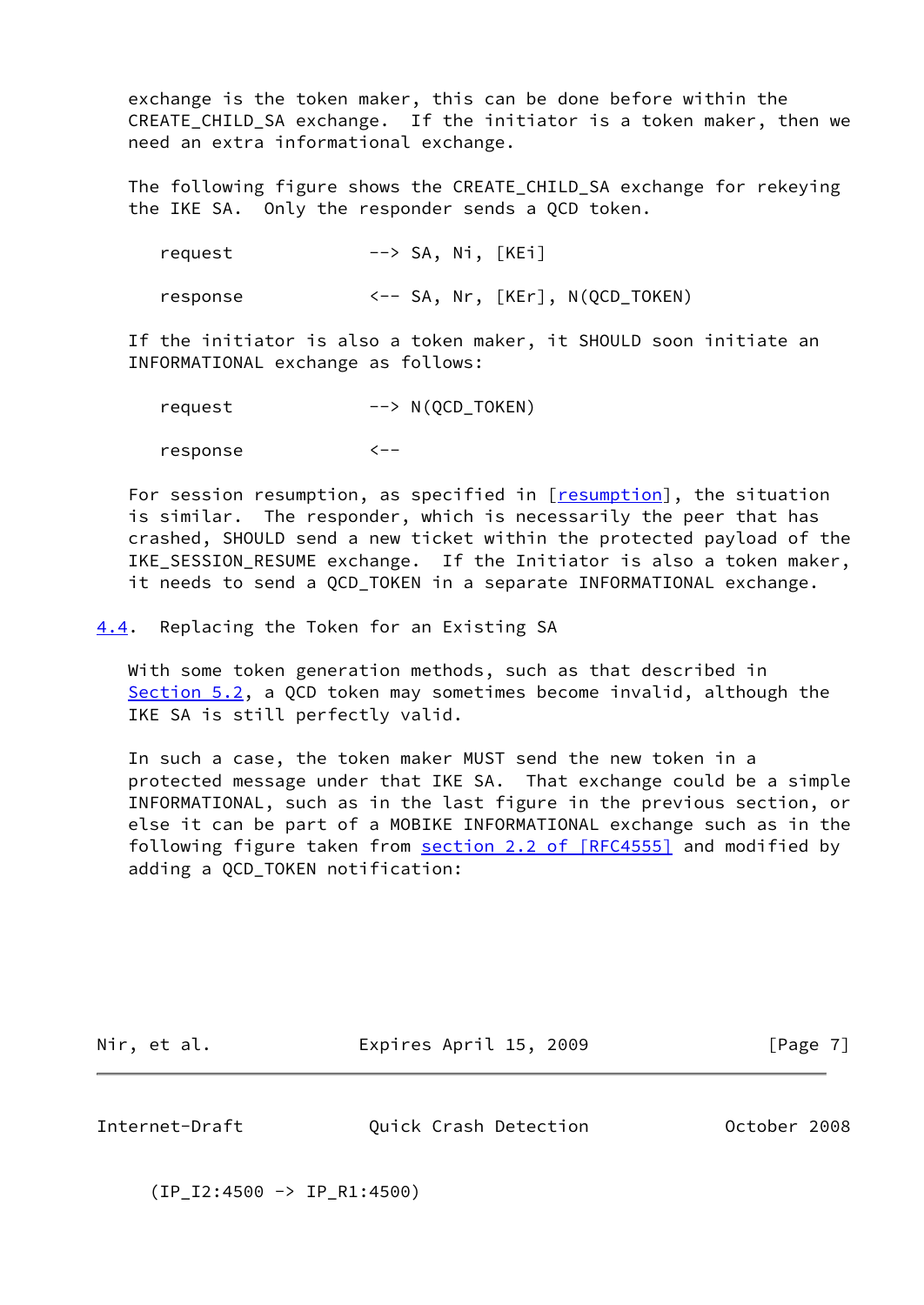HDR, SK { N(UPDATE\_SA\_ADDRESSES), N(NAT\_DETECTION\_SOURCE\_IP), N(NAT DETECTION DESTINATION IP) } --> <-- (IP\_R1:4500 -> IP\_I2:4500) HDR, SK { N(NAT\_DETECTION\_SOURCE\_IP), N(NAT\_DETECTION\_DESTINATION\_IP) } <-- (IP\_R1:4500 -> IP\_I2:4500) HDR, SK { N(COOKIE2),  $[N(QCD_TOKEN)]$  } (IP\_I2:4500 -> IP\_R1:4500) HDR, SK { N(COOKIE2),  $[N(QCD TOKEN)]$  } --> A token taker MUST accept such gratuitous QCD\_TOKEN notifications as long as they are carried in protected exchanges. A token maker SHOULD NOT generate them unless it will not be able to generate the old QCD\_TOKEN after a crash. [4.5](#page-8-0). Presenting the Token in an INFORMATIONAL Exchange This QCD\_TOKEN notification is unprotected, and is sent as a response to a protected IKE request, which uses an IKE SA that is unknown. request --> N(INVALID\_IKE\_SPI), N(QCD\_TOKEN)+

<span id="page-8-0"></span> If child SPIs are persistently mapped to IKE SPIs as described in [Section 9.2](#page-14-0), a token taker may get the following unprotected message in response to an ESP or AH packet.

request --> N(INVALID\_SPI), N(QCD\_TOKEN)+

 The QCD\_TOKEN and INVALID\_IKE\_SPI notifications are sent together to support both implementations that conform to this specification and implementations that don't. Similar to the description in [section](https://datatracker.ietf.org/doc/pdf/rfc4306#section-2.21) [2.21 of \[RFC4306\]](https://datatracker.ietf.org/doc/pdf/rfc4306#section-2.21), The IKE SPI and message ID fields in the packet headers are taken from the protected IKE request.

 To support a periodic rollover of the secret used for token generation, the token taker MUST support at least four QCD\_TOKEN notifications in a single packet. The token is considered verified if any of the QCD\_TOKEN notifications matches. The token maker MAY generate up to four QCD\_TOKEN notifications, based on several generations of keys.

 If the QCD\_TOKEN verifies OK, an empty response MUST be sent. If the QCD\_TOKEN cannot be validated, a response SHOULD NOT be sent.

Nir, et al. **Expires April 15, 2009** [Page 8]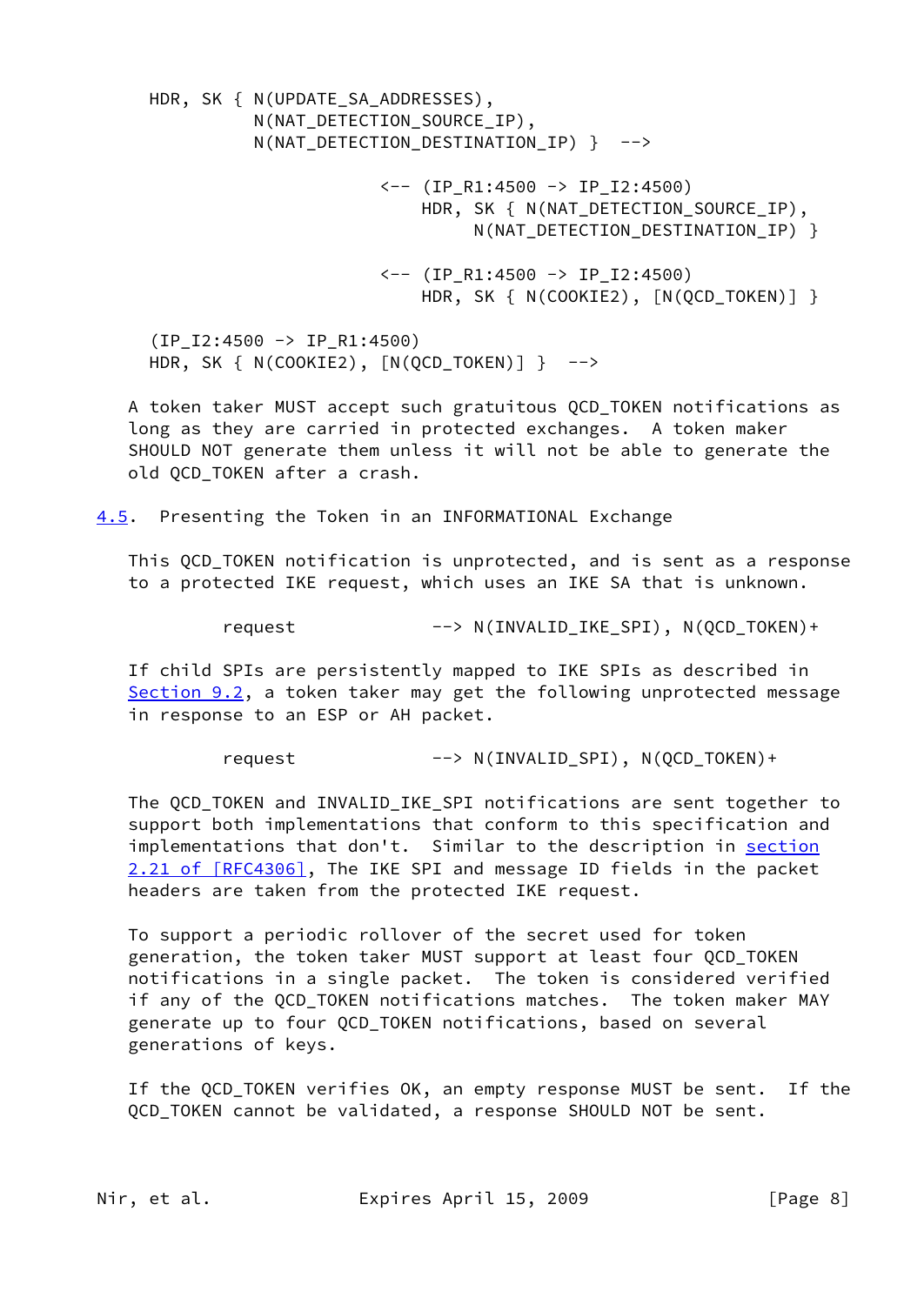<span id="page-9-1"></span>Internet-Draft Quick Crash Detection October 2008

[Section 5](#page-9-0) defines token verification.

<span id="page-9-0"></span>[5](#page-9-0). Token Generation and Verification

 No token generation method is mandated by this document. A method is documented in  $Section 5.1$ , but only serves as an example.

 The following lists the requirements from a token generation mechanism:

- o Tokens MUST be at least 16 octets long, and no more than 128 octets long, to facilitate storage and transmission. Tokens SHOULD be indistinguishable from random data.
- o It should not be possible for an external attacker to guess the QCD token generated by an implementation. Cryptographic mechanisms such as PRNG and hash functions are RECOMMENDED.
- o The token maker, MUST be able to re-generate or retrieve the token based on the IKE SPIs even after it reboots.
- <span id="page-9-2"></span>[5.1](#page-9-2). A Stateless Method of Token Generation

This describes a stateless method of generating a token:

- o At installation or immediately after the first boot of the IKE implementation, 32 random octets are generated using a secure random number generator or a PRNG.
- o Those 32 bytes, called the "QCD\_SECRET", are stored in non volatile storage on the machine, and kept indefinitely.
- o The TOKEN\_SECRET\_DATA is calculated as follows:

TOKEN\_SECRET\_DATA = HASH(QCD\_SECRET | SPI-I | SPI-R)

 o If key rollover is required by policy, the implementation MAY periodically generate a new QCD\_SECRET and keep up to 3 previous generations. When sending an unprotected QCD\_TOKEN, as many as 4 notification payloads may be sent, each from a different QCD\_SECRET.

<span id="page-9-3"></span>[5.2](#page-9-3). A Stateless Method with IP addresses

 This method is similar to the one in the previous section, except that the IP address of the token taker is also added to the block being hashed. This has the disadvantage that the token needs to be replaced (as described in **Section 4.4**) whenever the token taker changes its address.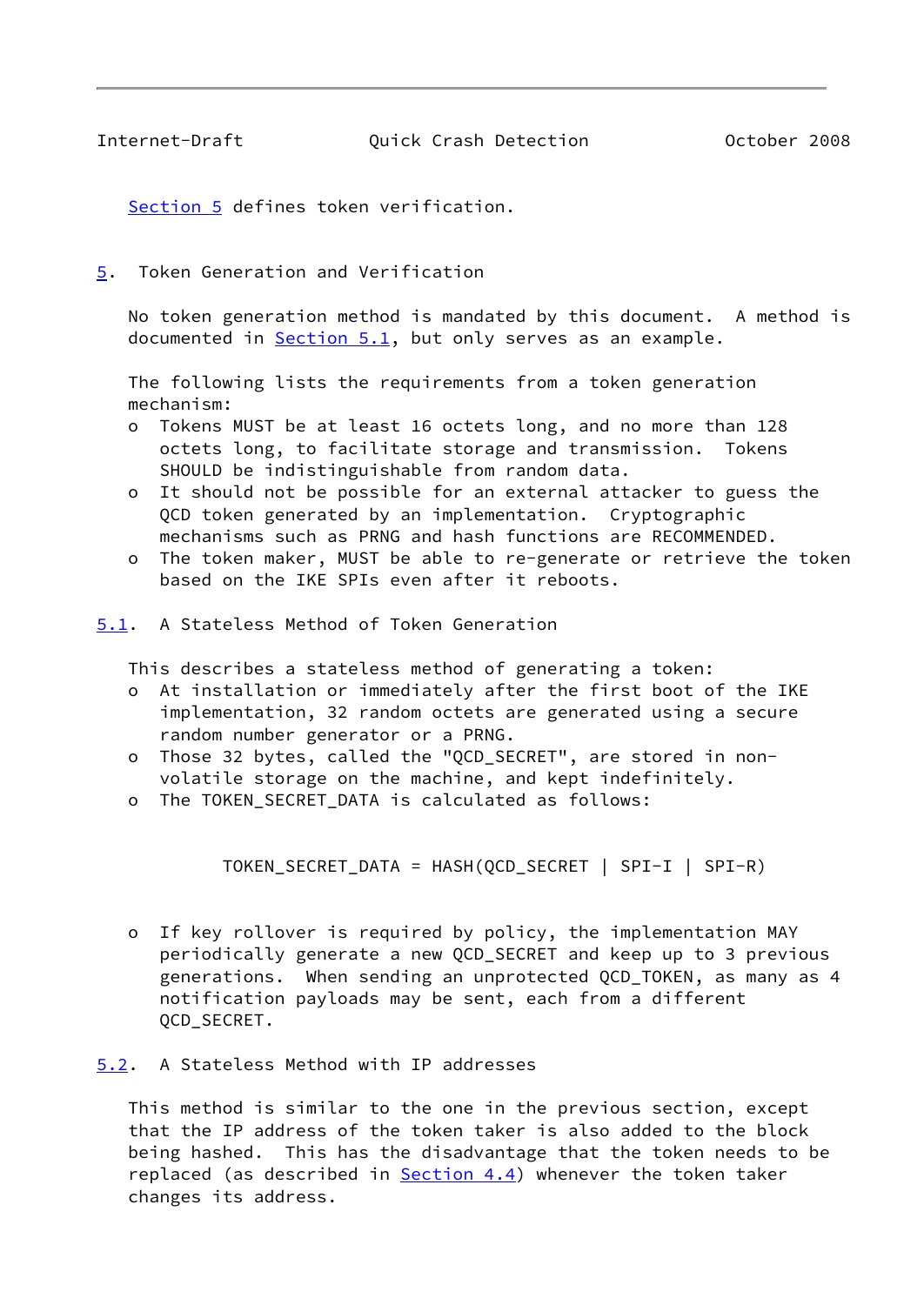The reason to use this method is described in [Section 9.3](#page-15-0). When

| Nir, et al. | Expires April 15, 2009 | [Page 9] |
|-------------|------------------------|----------|
|-------------|------------------------|----------|

<span id="page-10-1"></span>Internet-Draft Quick Crash Detection October 2008

 using this method, the TOKEN\_SECRET\_DATA field is calculated as follows:

TOKEN\_SECRET\_DATA = HASH(QCD\_SECRET | SPI-I | SPI-R | IPaddr-T)

 The IPaddr-T field specifies the IP address of the token taker. Secret rollover considerations are similar to those in the previous section.

# <span id="page-10-0"></span>[5.3](#page-10-0). Token Lifetime

 The token is associated with a single IKE SA, and SHOULD be deleted by the token taker when the SA is deleted or expires. More formally, the token is associated with the pair (SPI-I, SPI-R).

#### <span id="page-10-2"></span>[6](#page-10-2). Backup Gateways

 Making crash detection and recovery quick is a worthy goal, but since rebooting a gateway takes a non-zero amount of time, many implementations choose to have a stand-by gateway ready to take over as soon as the primary gateway fails for any reason.

 If such a configuration is available, it is RECOMMENDED that the stand-by gateway be able to generate the same token as the active gateway. if the method described in **Section 5.1** is used, this means that the QCD\_SECRET field is identical in both gateways. This has the effect of having the crash recovery available immediately.

### <span id="page-10-3"></span>[7](#page-10-3). Alternative Solutions

## <span id="page-10-4"></span>[7.1](#page-10-4). Initiating a new IKE SA

 Instead of sending a QCD token, we could have the rebooted implementation start an Initial exchange with the peer, including the INITIAL\_CONTACT notification. This would have the same effect,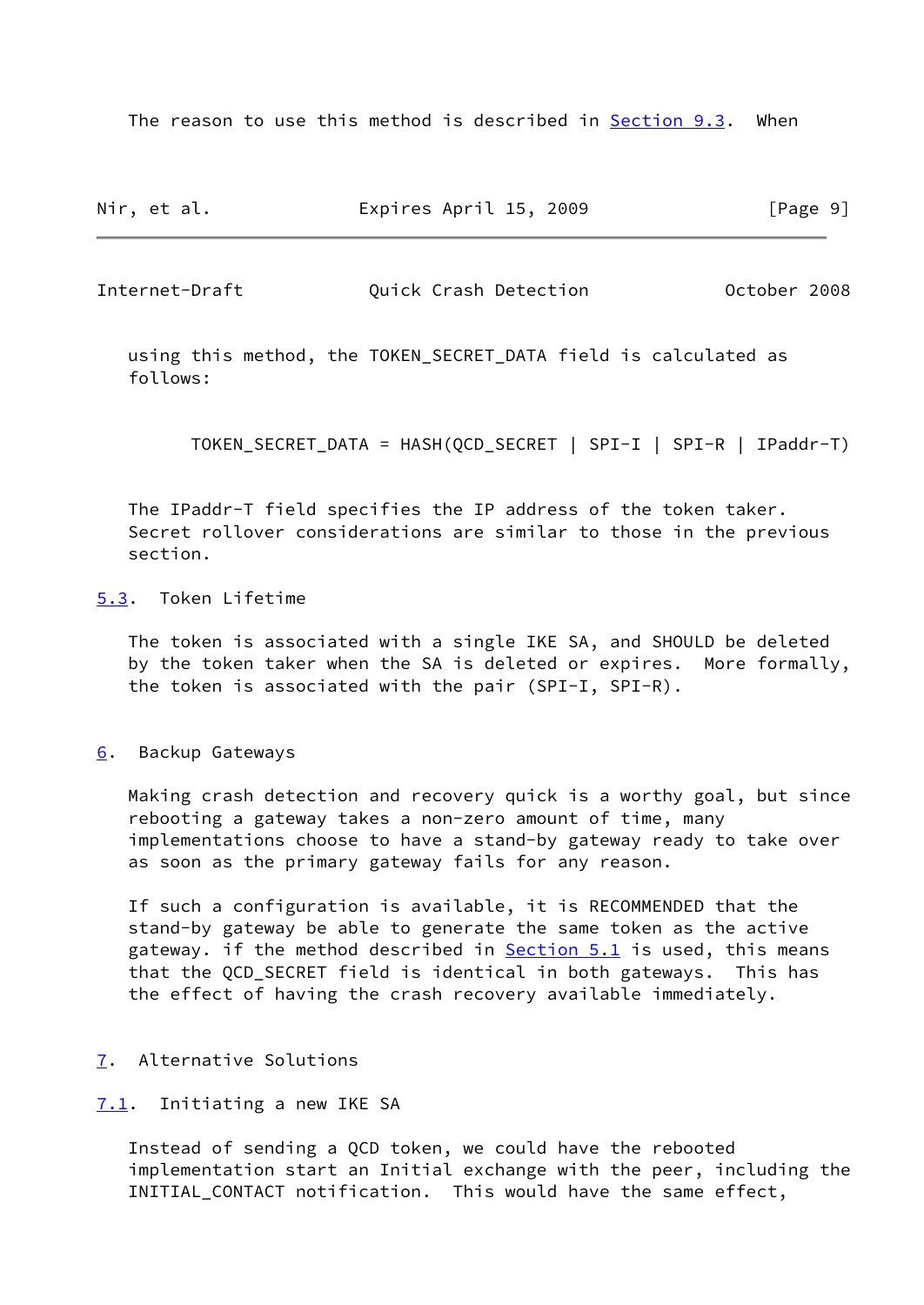instructing the peer to erase the old IKE SA, as well as establishing a new IKE SA with fewer rounds.

 The disadvantage here, is that in IKEv2 an authentication exchange MUST have a piggy-backed Child SA set up. Since our use case is such that the rebooted implementation does not have traffic flowing to the peer, there are no good selectors for such a Child SA.

Additionally, when authentication is asymmetric, such as when EAP is

| Nir, et al. | Expires April 15, 2009 |  | [Page 10] |
|-------------|------------------------|--|-----------|
|-------------|------------------------|--|-----------|

<span id="page-11-1"></span>Internet-Draft Quick Crash Detection October 2008

 used, it is not possible for the rebooted implementation to initiate IKE.

<span id="page-11-0"></span>[7.2](#page-11-0). Birth Certificates

 Birth Certificates is a method of crash detection that has never been formally defined. Bill Sommerfeld suggested this idea in a mail to the IPsec mailing list on August 7, 2000, in a thread discussing methods of crash detection:

 If we have the system sign a "birth certificate" when it reboots (including a reboot time or boot sequence number), we could include that with a "bad spi" ICMP error and in the negotiation of the IKE SA.

We believe that this method would have some problems. First, it requires Alice to store the certificate, so as to be able to compare the public keys. That requires more storage than does a QCD token. Additionally, the public-key operations needed to verify the self signed certificates are more expensive for Alice.

 We believe that a symmetric-key operation such as proposed here is more light-weight and simple than that implied by the Birth Certificate idea.

#### <span id="page-11-2"></span>[8](#page-11-2). Interaction with Session Resumption

Session Resumption, specified in [\[resumption\]](#page-19-2) proposes to make setting up a new IKE SA consume less computing resources. This is particularly useful in the case of a remote access gateway that has many tunnels. A failure of such a gateway would require all these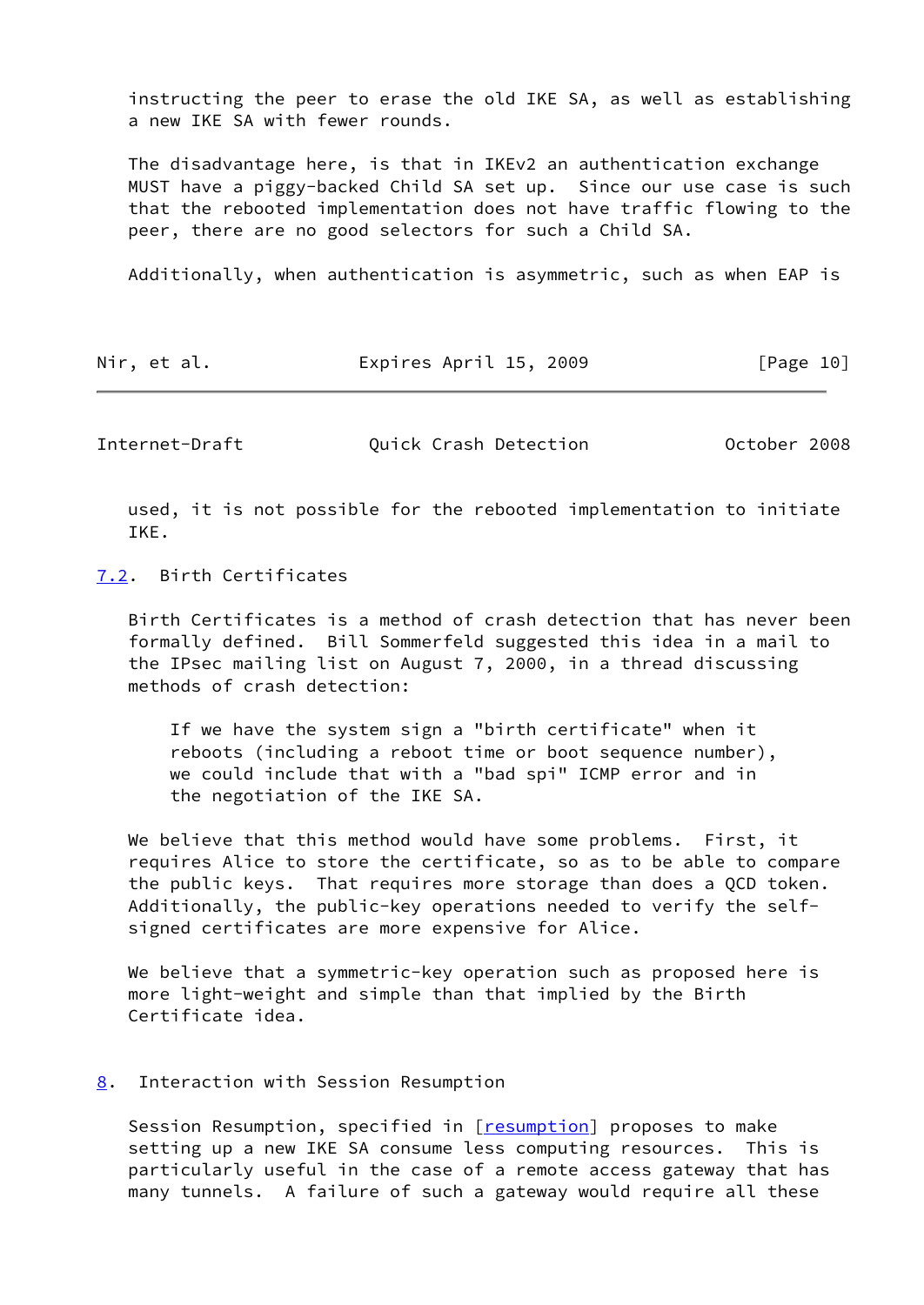many remote access clients to establish an IKE SA either with the rebooted gateway or with a backup gateway. This tunnel re establishment should occur within a short period of time, creating a burden on the remote access gateway. Session Resumption addresses this problem by having the clients store an encrypted derivative of the IKE SA for quick re-establishment.

 What Session Resumption does not help, is the problem of detecting that the peer gateway has failed. A failed gateway may go undetected for as long as the lifetime of a child SA, because IPsec does not have packet acknowledgement, and applications cannot signal the IPsec layer that the tunnel "does not work". Before establishing a new IKE SA using Session Resumption, a client MUST ascertain that the gateway has indeed failed. This could be done using either a liveness check (as in [RFC 4306\)](https://datatracker.ietf.org/doc/pdf/rfc4306) or using the QCD tokens described in this document.

Nir, et al. Expires April 15, 2009 [Page 11]

Internet-Draft Quick Crash Detection October 2008

 A remote access client conforming to both specifications will store QCD tokens, as well as the Session Resumption ticket, if provided by the gateway. A remote access gateway conforming to both specifications will generate a QCD token for the client. When the gateway reboots, the client will discover this in either of two ways:

- 1. The client does regular liveness checks, or else the time for some other IKE exchange has come. Since the gateway is still down, the IKE times out after several minutes. In this case QCD does not help.
- 2. Either the primary gateway or a backup gateway (see [Section 6](#page-10-2)) is ready and sends a QCD token to the client. In that case the client will quickly re-establish the IPsec tunnel, either with the rebooted primary gateway, the backup gateway as described in this document or another gateway as described in [\[resumption\]](#page-19-2)

The full combined protocol looks like this:

[CERTREQ,] [IDr,]

| Initiator               | Responder                     |
|-------------------------|-------------------------------|
|                         |                               |
| HDR, SAi1, KEi, Ni $--$ |                               |
| くーー                     | HDR, SAr1, KEr, Nr, [CERTREQ] |
| HDR, SK {IDi, [CERT,]   |                               |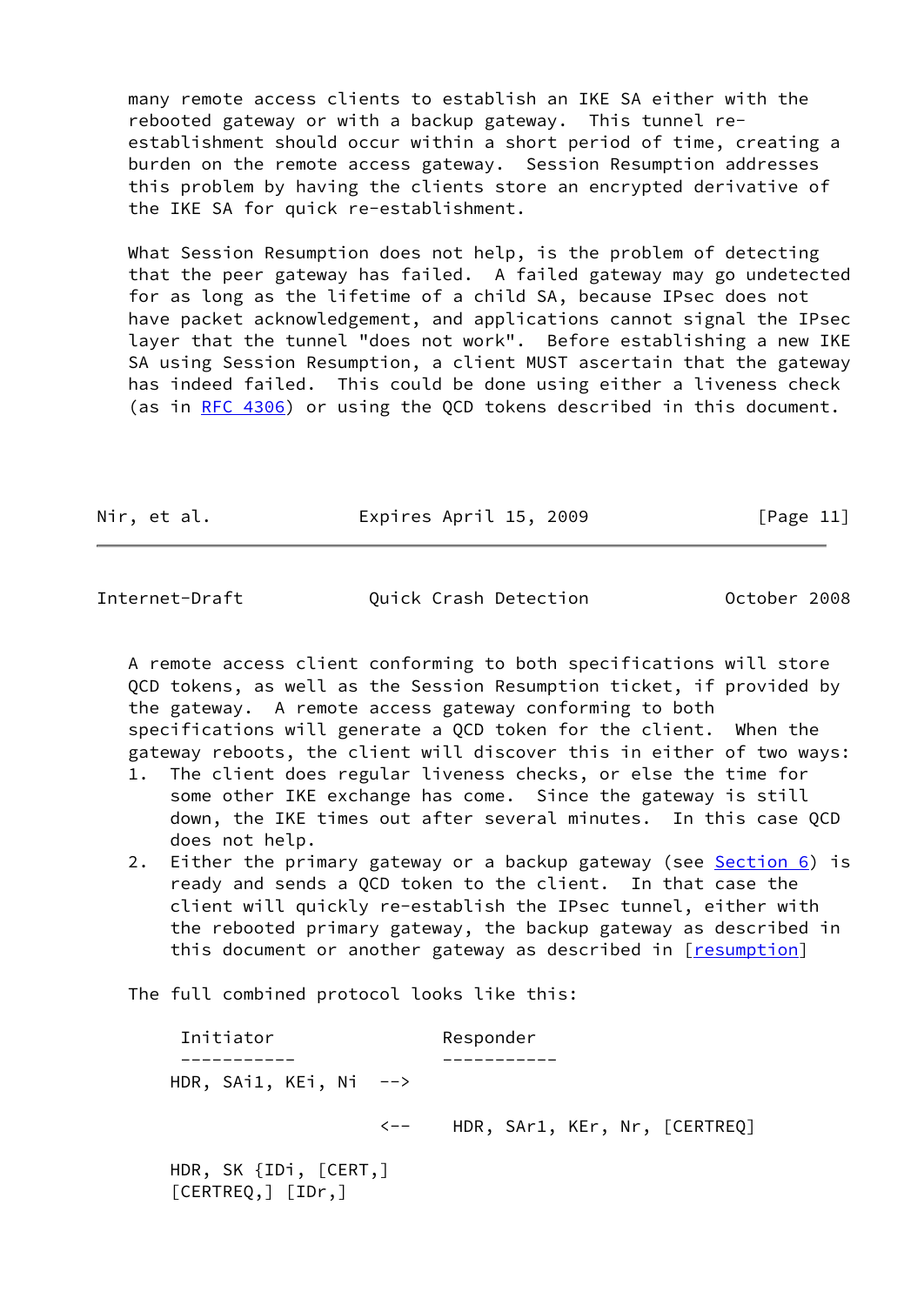AUTH, N(QCD\_TOKEN) SAi2, TSi, TSr, N(TICKET REQUEST)} --> <-- HDR, SK {IDr, [CERT,] AUTH, SAr2, TSi, TSr, N(TICKET\_OPAQUE) [,N(TICKET\_GATEWAY\_LIST)]} ---- Reboot ----- HDR,  $\{\}$  --> <-- HDR, N(QCD\_Token) HDR, Ni, N(TICKET\_OPAQUE),  $[N^+,], SK$  {IDi,  $[IDr, ]$  SAi2, TSi, TSr,  $[CP(CFG REQUEST)]$ } --> <-- HDR, SK {IDr, Nr, SAr2, [TSi, TSr],  $[CP(CFG_REPLY)]$ 

Nir, et al. Expires April 15, 2009 [Page 12]

<span id="page-13-1"></span>Internet-Draft Quick Crash Detection October 2008

<span id="page-13-0"></span>[9](#page-13-0). Operational Considerations

<span id="page-13-2"></span>**[9.1](#page-13-2).** Who should implement this specification

 Throughout this document, we have referred to reboot time alternatingly as the time that the implementation crashes and the time when it is ready to process IPsec packets and IKE exchanges. Depending on the hardware and software platforms and the cause of the reboot, rebooting may take anywhere from a few seconds to several minutes. If the implementation is down for a long time, the benefit of this protocol extension is reduced. For this reason critical systems should implement backup gateways as described in [Section 6](#page-10-2). Note that the lower-case "should" in the previous sentence is intentional, as we do not specify this in the sense of [RFC 2119.](https://datatracker.ietf.org/doc/pdf/rfc2119)

 Implementing the "token maker" side of QCD makes sense for IKE implementation where protected connections originate from the peer, such as inter-domain VPNs and remote access gateways. Implementing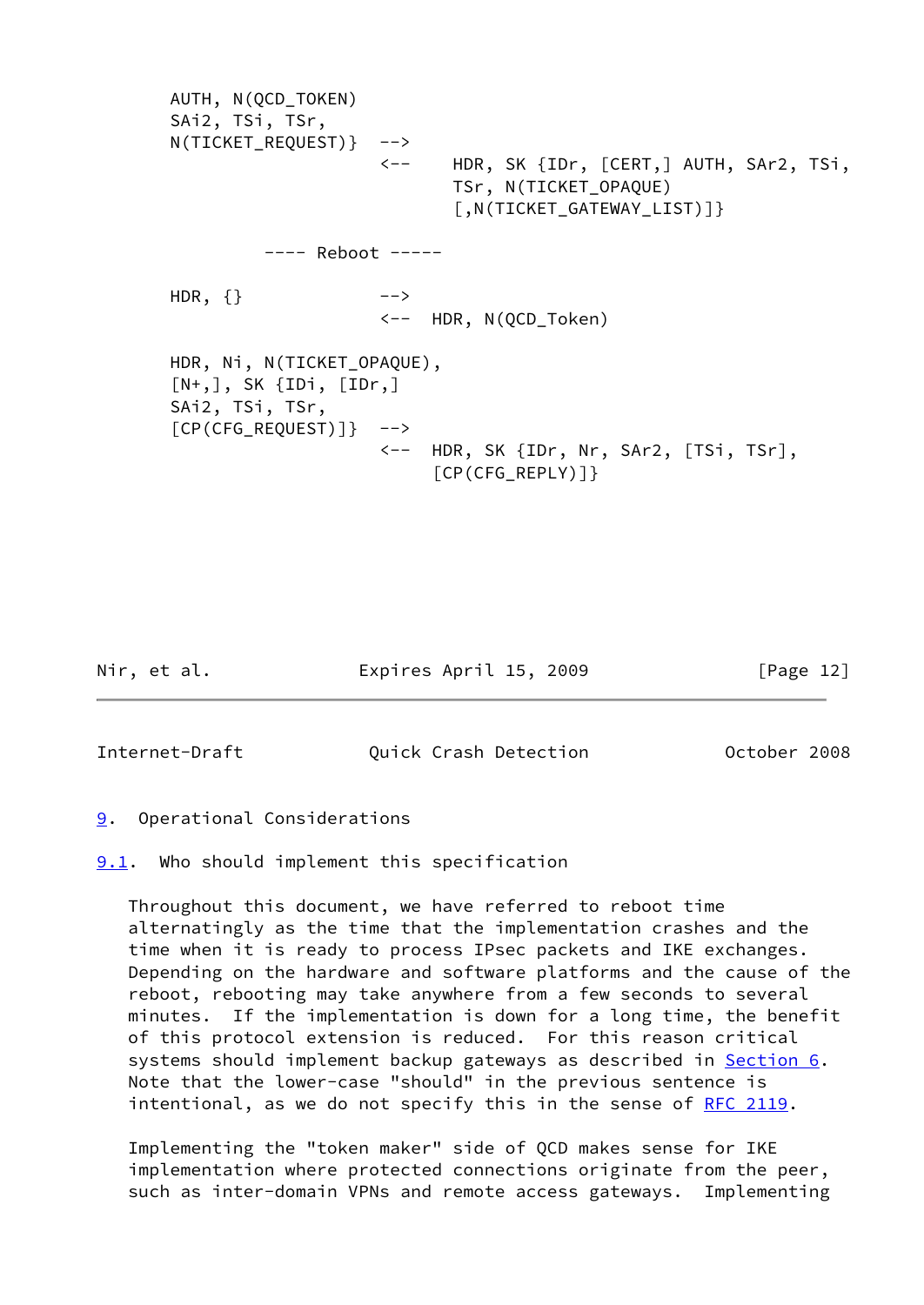the "token taker" side of QCD makes sense for IKE implementations where protected connections originate, such as inter-domain VPNs and remote access clients.

To clarify the requirements:

- o A remote-access client MUST be a token taker and MAY be a token maker.
- o A remote-access gateway MAY be a token taker and MUST be a token maker.
- o An inter-domain VPN gateway MUST be both token maker and token taker.

 In order to limit the effects of DoS attacks, a token taker SHOULD limit the rate of QCD\_TOKENs verified from a particular source.

 If excessive amounts of IKE requests protected with unknown IKE SPIs arrive at a token maker, the IKE module SHOULD revert to the behavior described in section [2.21 of \[RFC4306\]](https://datatracker.ietf.org/doc/pdf/rfc4306#section-2.21) and either send an INVALID\_IKE\_SPI notification, or ignore it entirely.

<span id="page-14-0"></span>[9.2](#page-14-0). Response to unknown child SPI

 After a reboot, it is more likely that an implementation receives IPsec packets than IKE packets. In that case, the rebooted implementation will send an INVALID\_SPI notification, triggering a liveness check. The token will only be sent in a response to the liveness check, thus requiring an extra round-trip.

 To avoid this, an implementation that has access to non-volatile storage MAY store a mapping of child SPIs to owning IKE SPIs, or to

| Nir, et al. | Expires April 15, 2009 | [Page 13] |
|-------------|------------------------|-----------|
|             |                        |           |

<span id="page-14-1"></span>Internet-Draft Quick Crash Detection October 2008

 generated tokens. If such a mapping is available and persistent across reboots, the rebooted implementation SHOULD respond to the IPsec packet with an INVALID\_SPI notification, along with the appropriate QCD\_Token notifications. A token taker SHOULD verify the QCD token that arrives with an INVALID\_SPI notification the same as if it arrived with the IKE SPIs of the parent IKE SA.

 However, a persistent storage module might not be updated in a timely manner, and could be populated with IKE SPIs that have already been rekeyed. A token taker MUST NOT take an invalid QCD Token sent along with an INVALID\_SPI notification as evidence that the peer is either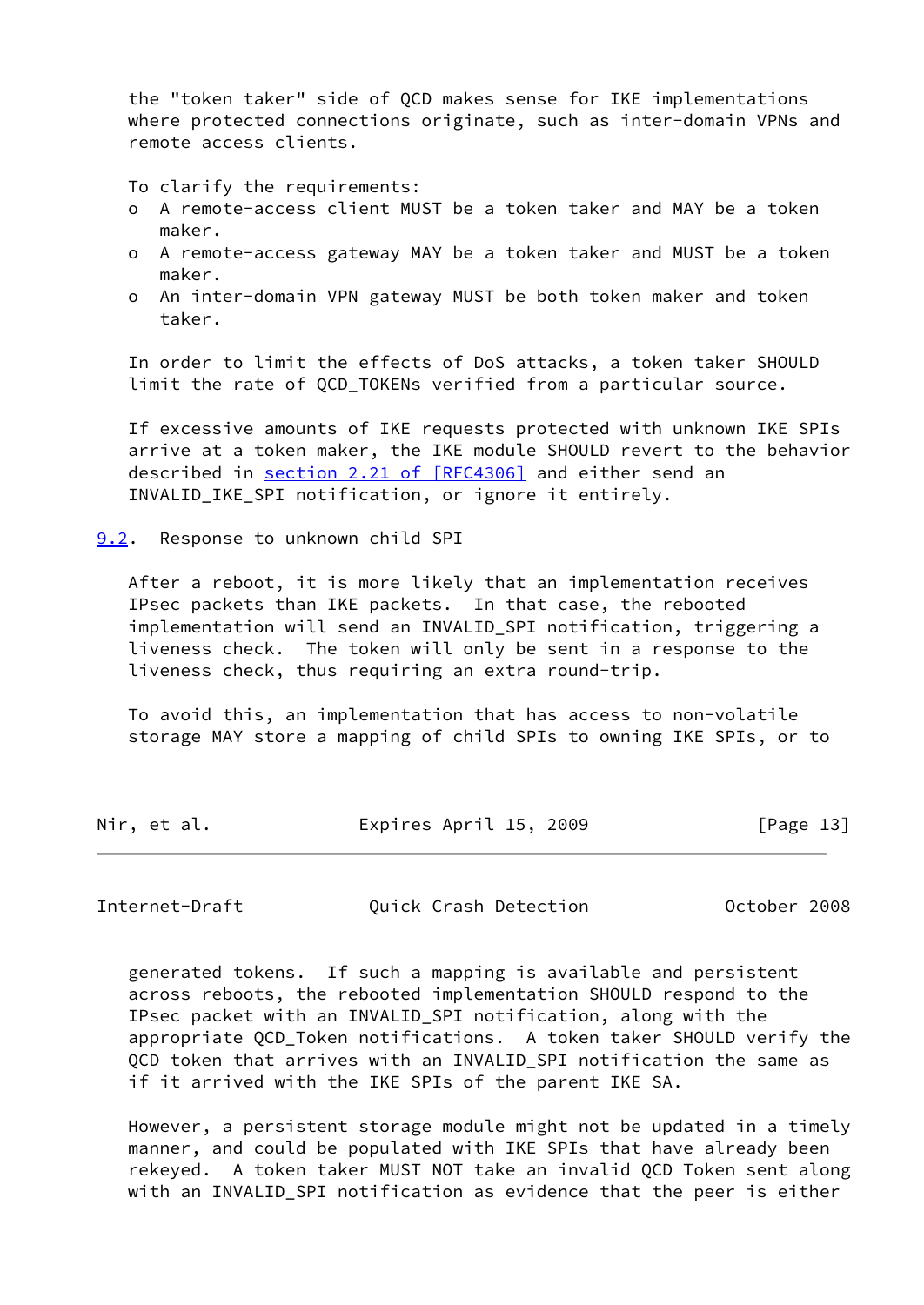malfunctioning or attacking, but it SHOULD limit the rate at which such notifications are processed.

#### <span id="page-15-0"></span>[9.3](#page-15-0). Using Tokens that Depend on IP Addresses

 This section will describe the rationale for token generation methods such as the one described in [Section 5.2](#page-9-3). Note that this section merely provides a possible rationale, and does not specify or recommend any kind of configuration.

 Some configurations of security gateway use a load-sharing cluster of hosts, all sharing the same IP addresses, where the SAs (IKE and child) are not synchronized between the cluster members. In such a configuration, a single member does not know about all the IKE SAs that are active for the configuration. A load balancer (usually a networking switch) sends IKE and IPsec packets to the several members based on source IP address.

 In such a configuration, an attacker can send a forged protected IKE packet with the IKE SPIs of an existing IKE SA, but from a different IP address. This packet will likely be processed by a different cluster member from the one that owns the IKE SA. Since no IKE SA state is stored on this member, it will send a QCD token to the attacker. If the QCD token does not depend on IP address, this token can immediately be used to tell the token taker to tear down the IKE SA using an unprotected QCD\_TOKEN notification.

 To thwart this possible attack, such configurations should use a method that considers the taker's IP address, such as the method described in [Section 5.2](#page-9-3).

#### <span id="page-15-1"></span>[10.](#page-15-1) Security Considerations

| Nir, et al. | Expires April 15, 2009 | [Page 14] |
|-------------|------------------------|-----------|
|-------------|------------------------|-----------|

<span id="page-15-3"></span>

| Internet-Draft | Quick Crash Detection | October 2008 |
|----------------|-----------------------|--------------|
|----------------|-----------------------|--------------|

#### <span id="page-15-2"></span>[10.1](#page-15-2). QCD Token Handling

 Tokens MUST be hard to guess. This is critical, because if an attacker can guess the token associated with the IKE SA, she can tear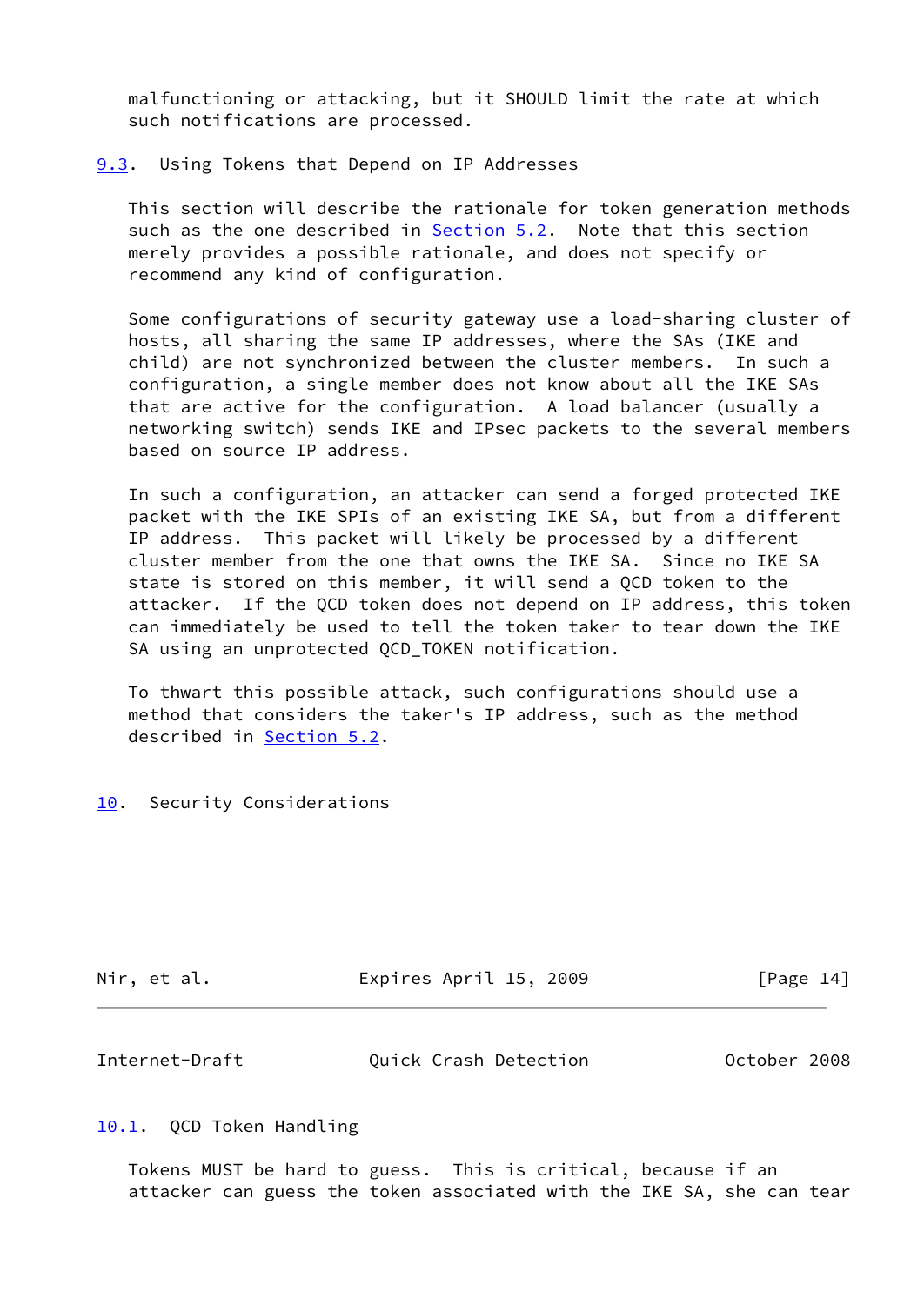down the IKE SA and associated tunnels at will. When the token is delivered in the IKE\_AUTH exchange, it is encrypted. When it is sent again in an unprotected notification, it is not, but that is the last time this token is ever used.

 An aggregation of some tokens generated by one peer together with the related IKE SPIs MUST NOT give an attacker the ability to guess other tokens. Specifically, if one peer does not properly secure the QCD tokens and an attacker gains access to them, this attacker MUST NOT be able to guess other tokens generated by the same peer. This is the reason that the QCD\_SECRET in [Section 5.1](#page-9-2) needs to be sufficiently long.

 The QCD\_SECRET MUST be protected from access by other parties. Anyone gaining access to this value will be able to delete all the IKE SAs for this token maker.

 The QCD token is sent by the rebooted peer in an unprotected message. A message like that is subject to modification, deletion and replay by an attacker. However, these attacks will not compromise the security of either side. Modification is meaningless because a modified token is simply an invalid token. Deletion will only cause the protocol not to work, resulting in a delay in tunnel re establishment as described in [Section 2.](#page-3-0) Replay is also meaningless, because the IKE SA has been deleted after the first transmission.

# <span id="page-16-0"></span>[10.2](#page-16-0). QCD Token Transmission

 A token maker MUST NOT send a QCD token in an unprotected message for an existing IKE SA. This implies that a conforming QCD token maker MUST be able to tell whether a particular pair of IKE SPIs represent a valid IKE SA.

 This requirement is obvious and easy in the case of a single gateway. However, some implementations use a load balancer to divide the load between several physical gateways. It MUST NOT be possible even in such a configuration to trick one gateway into sending a QCD token for an IKE SA which is valid on another gateway.

<span id="page-16-1"></span>[10.3](#page-16-1). QCD Token Enumeration

 An attacker may try to attack QCD if the generation algorithm described in [Section 5.1](#page-9-2) is used. The attacker will send several fake IKE requests to the gateway under attack, receiving and

| Nir, et al. | Expires April 15, 2009 |  | [Page 15] |  |
|-------------|------------------------|--|-----------|--|
|-------------|------------------------|--|-----------|--|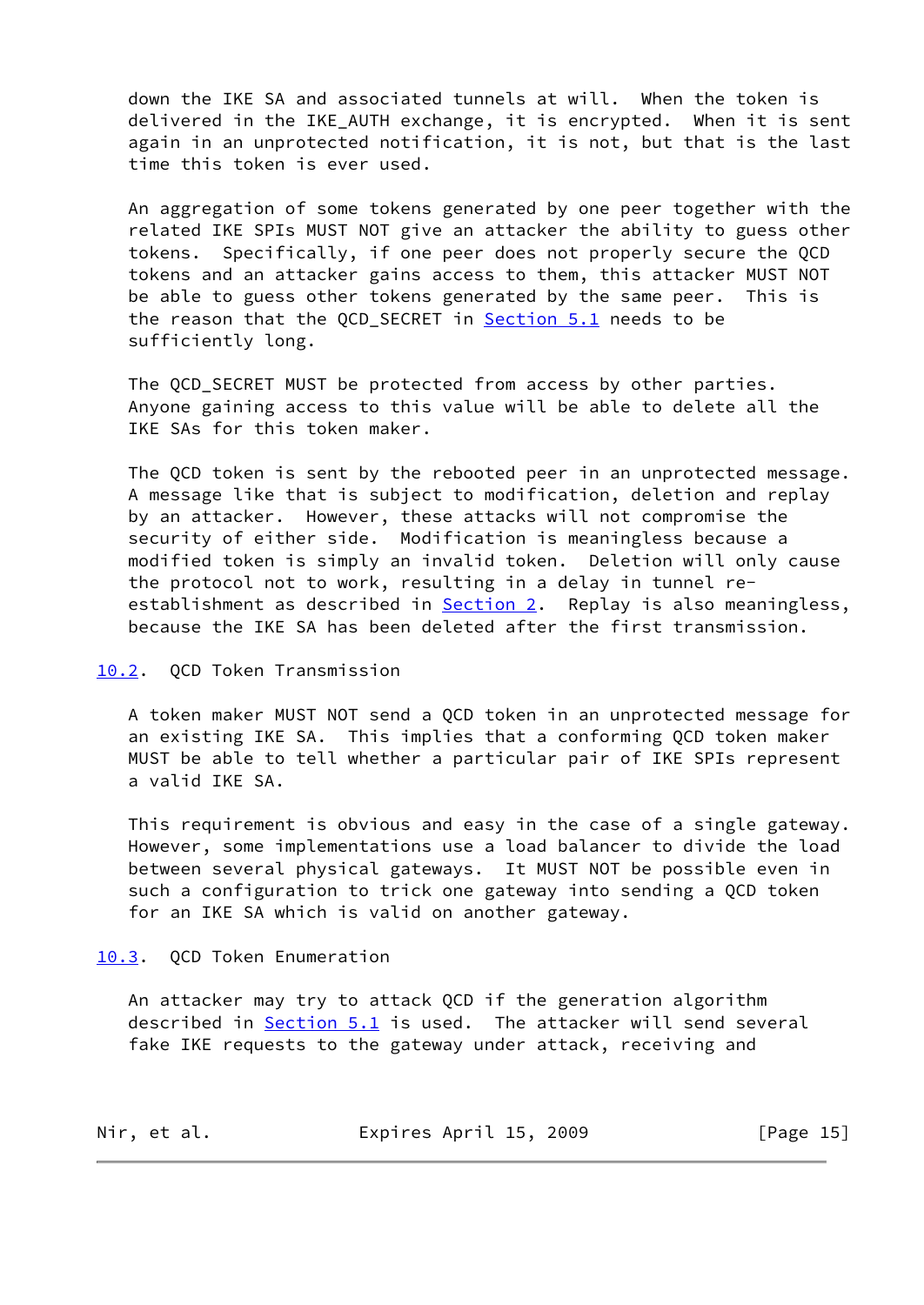<span id="page-17-1"></span> recording the QCD Tokens in the responses. This will allow the attacker to create a dictionary of IKE SPIs to QCD Tokens, which can later be used to tear down any IKE SA.

Three factors mitigate this threat:

- o The space of all possible IKE SPI pairs is huge: 2^128, so making such a dictionary is impractical. Even if we assume that one implementation is faulty and always generates predictable IKE SPIs, the space is still at least 2^64 entries, so making the dictionary is extremely hard.
- o Throttling the amount of QCD\_TOKEN notifications sent out, as discussed in [Section 9.1](#page-13-2), especially when not soon after a crash will limit the attacker's ability to construct a dictionary.
- o The methods in [Section 5.1](#page-9-2) and [Section 5.2](#page-9-3) allow for a periodic change of the QCD\_SECRET. Any such change invalidates the entire dictionary.
- <span id="page-17-0"></span>[11.](#page-17-0) IANA Considerations

 IANA is requested to assign a notify message type from the error types range (43-8191) of the "IKEv2 Notify Message Types" registry with name "QUICK\_CRASH\_DETECTION".

<span id="page-17-2"></span>[12.](#page-17-2) Acknowledgements

 We would like to thank Hannes Tschofenig and Yaron Sheffer for their comments about Session Resumption.

#### <span id="page-17-3"></span>[13.](#page-17-3) Change Log

This section lists all changes in this document

NOTE TO RFC EDITOR : Please remove this section in the final RFC

#### <span id="page-17-4"></span>[13.1](#page-17-4). Changes from [draft-nir-ike-qcd-02](https://datatracker.ietf.org/doc/pdf/draft-nir-ike-qcd-02)

- o Described QCD token enumeration, following a question by Lakshminath Dondeti.
- o Added the ability to replace the QCD token for an existing IKE SA.
- o Added tokens dependant on peer IP address and their interaction with MOBIKE.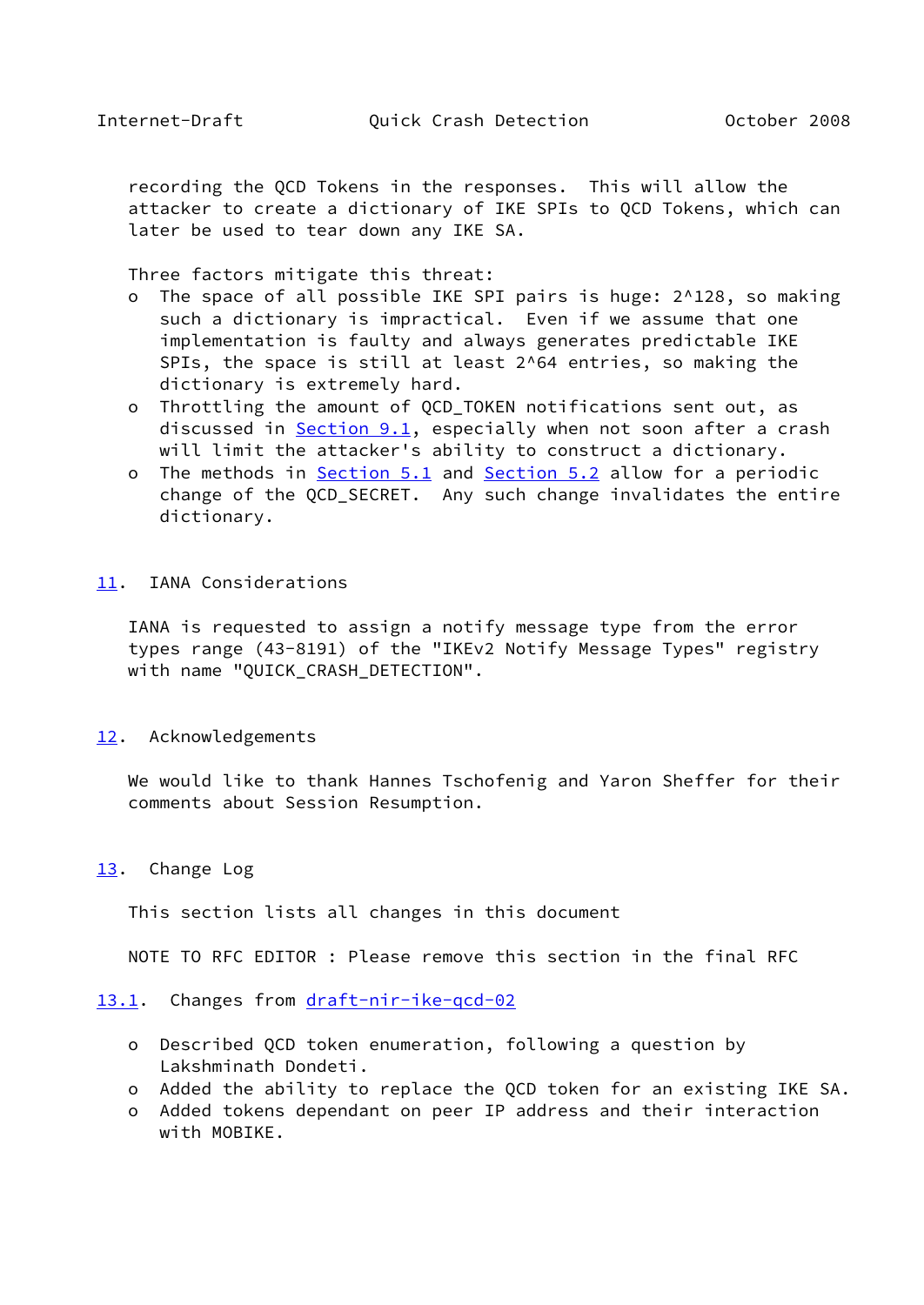# <span id="page-18-1"></span>Internet-Draft Quick Crash Detection October 2008

<span id="page-18-0"></span>[13.2](#page-18-0). Changes from draft-nir-ike-gcd-01

- o Removed stateless method.
- o Added discussion of rekeying and resumption.
- o Added discussion of non-synchronized load-balanced clusters of gateways in the security considerations.
- o Other wording fixes.
- <span id="page-18-2"></span>[13.3](#page-18-2). Changes from [draft-nir-ike-qcd-00](https://datatracker.ietf.org/doc/pdf/draft-nir-ike-qcd-00)
	- o Merged proposal with [draft-detienne-ikev2-recovery](https://datatracker.ietf.org/doc/pdf/draft-detienne-ikev2-recovery) [[recovery\]](#page-19-4)
	- o Changed the protocol so that the rebooted peer generates the token. This has the effect, that the need for persistent storage is eliminated.
	- o Added discussion of birth certificates.
- <span id="page-18-3"></span>[13.4](#page-18-3). Changes from [draft-nir-qcr-00](https://datatracker.ietf.org/doc/pdf/draft-nir-qcr-00)
	- o Changed name to reflect that this relates to IKE. Also changed from quick crash recovery to quick crash detection to avoid confusion with IFARE.
	- o Added more operational considerations.
	- o Added interaction with IFARE.
	- o Added discussion of backup gateways.
- <span id="page-18-4"></span>[14.](#page-18-4) References
- <span id="page-18-5"></span>[14.1](#page-18-5). Normative References
	- [RFC2119] Bradner, S., "Key words for use in RFCs to Indicate Requirement Levels", [BCP 14](https://datatracker.ietf.org/doc/pdf/bcp14), [RFC 2119](https://datatracker.ietf.org/doc/pdf/rfc2119), March 1997.
	- [RFC4306] Kaufman, C., "Internet Key Exchange (IKEv2) Protocol", [RFC 4306,](https://datatracker.ietf.org/doc/pdf/rfc4306) December 2005.
	- [RFC4555] Eronen, P., "IKEv2 Mobility and Multihoming Protocol (MOBIKE)", [RFC 4555](https://datatracker.ietf.org/doc/pdf/rfc4555), June 2006.
	- [RFC4718] Eronen, P. and P. Hoffman, "IKEv2 Clarifications and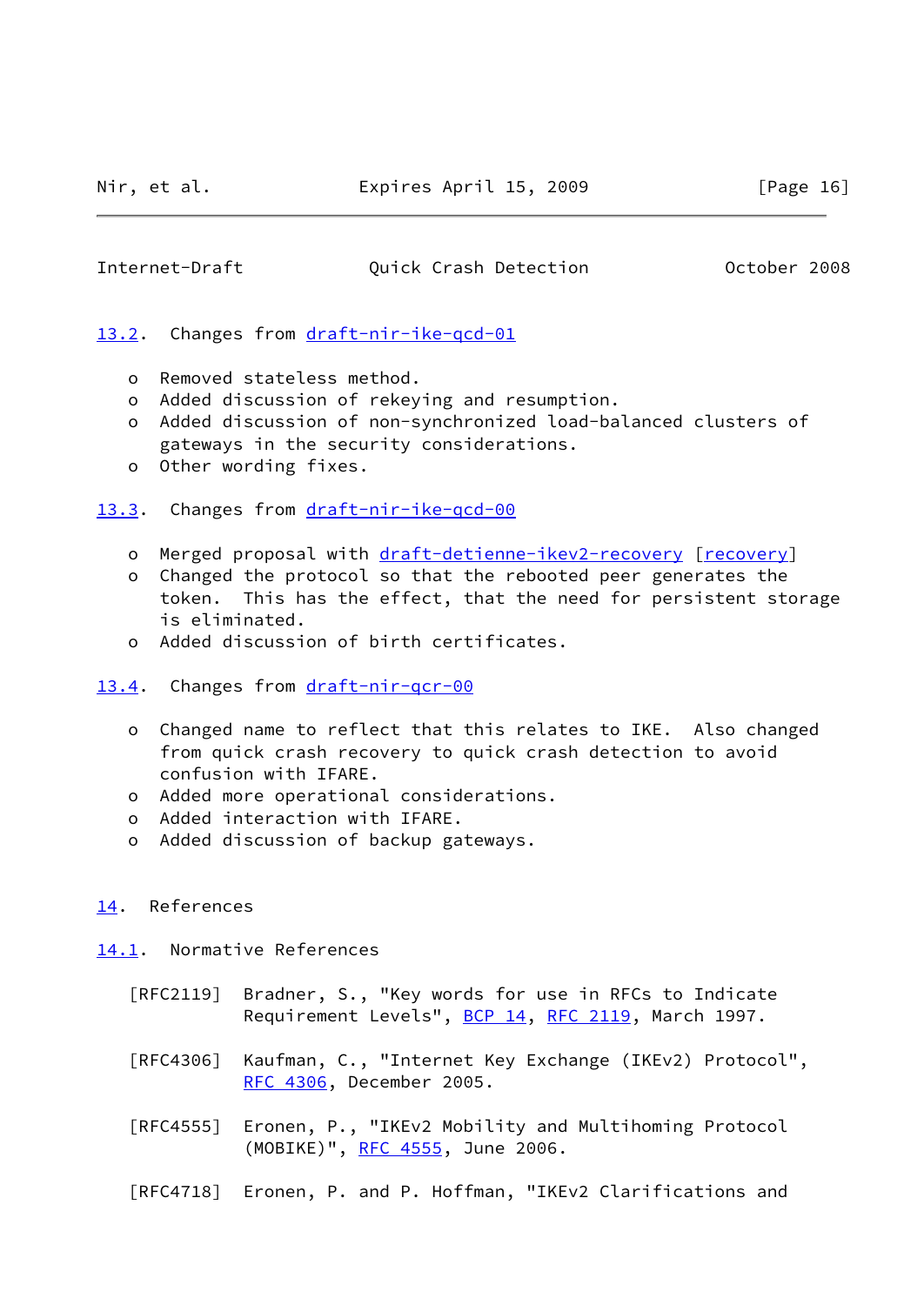Implementation Guidelines", [RFC 4718,](https://datatracker.ietf.org/doc/pdf/rfc4718) October 2006.

# <span id="page-19-0"></span>[14.2](#page-19-0). Informative References

<span id="page-19-4"></span>[recovery]

 Detienne, F., Sethi, P., and Y. Nir, "Safe IKE Recovery", [draft-detienne-ikev2-recovery](https://datatracker.ietf.org/doc/pdf/draft-detienne-ikev2-recovery) (work in progress), July 2008.

| Expires April 15, 2009<br>Nir, et al. | [Page 17] |
|---------------------------------------|-----------|
|---------------------------------------|-----------|

<span id="page-19-1"></span>

| Internet-Draft | Quick Crash Detection | October 2008 |  |
|----------------|-----------------------|--------------|--|
|----------------|-----------------------|--------------|--|

# <span id="page-19-2"></span>[resumption]

 Sheffer, Y., Tschofenig, H., Dondeti, L., and V. Narayanan, "IKEv2 Session Resumption", [draft-tschofenig-ipsecme-ikev2-resumption](https://datatracker.ietf.org/doc/pdf/draft-tschofenig-ipsecme-ikev2-resumption) (work in progress), September 2008.

<span id="page-19-3"></span>[stubs] Xu, Y., Yang, P., Ma, Y., Deng, H., and K. Xu, "IKEv2 SA Synchronization for session resumption", [draft-xu-ike-sa-sync](https://datatracker.ietf.org/doc/pdf/draft-xu-ike-sa-sync) (work in progress), October 2008.

Authors' Addresses

 Yoav Nir Check Point Software Technologies Ltd. 5 Hasolelim st. Tel Aviv 67897 Israel

Email: ynir@checkpoint.com

 Frederic Detienne Cisco Systems, Inc. De Kleetlaan, 7 Diegem B-1831 Belgium Phone: +32 2 704 5681 Email: fd@cisco.com

Pratima Sethi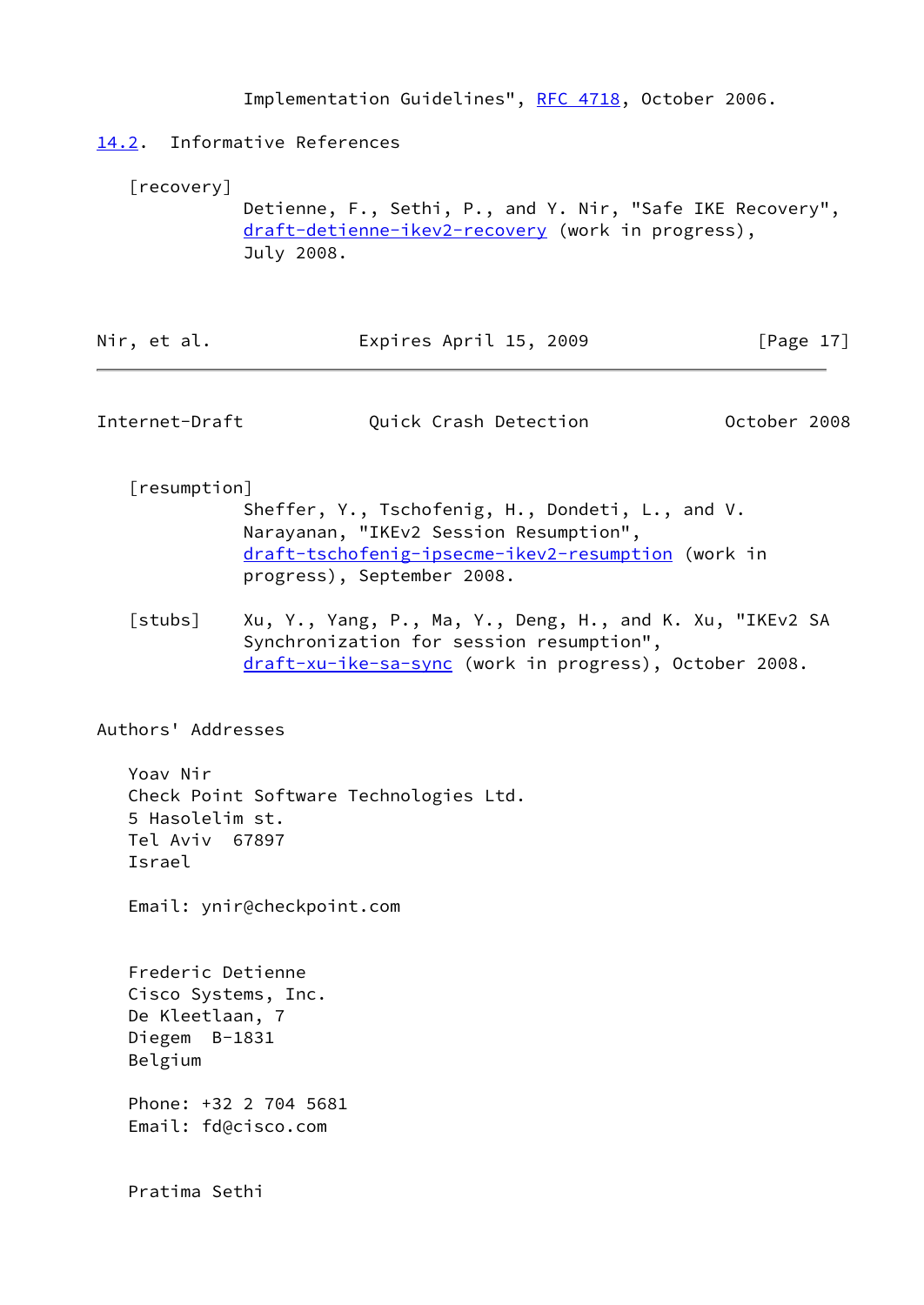Cisco Systems, Inc. O'Shaugnessy Road, 11 Bangalore, Karnataka 560027 India

 Phone: +91 80 4154 1654 Email: psethi@cisco.com

Nir, et al. **Expires April 15, 2009** [Page 18]

<span id="page-20-0"></span>Internet-Draft Quick Crash Detection October 2008

Full Copyright Statement

Copyright (C) The IETF Trust (2008).

 This document is subject to the rights, licenses and restrictions contained in  $BCP$  78, and except as set forth therein, the authors retain all their rights.

 This document and the information contained herein are provided on an "AS IS" basis and THE CONTRIBUTOR, THE ORGANIZATION HE/SHE REPRESENTS OR IS SPONSORED BY (IF ANY), THE INTERNET SOCIETY, THE IETF TRUST AND THE INTERNET ENGINEERING TASK FORCE DISCLAIM ALL WARRANTIES, EXPRESS OR IMPLIED, INCLUDING BUT NOT LIMITED TO ANY WARRANTY THAT THE USE OF THE INFORMATION HEREIN WILL NOT INFRINGE ANY RIGHTS OR ANY IMPLIED WARRANTIES OF MERCHANTABILITY OR FITNESS FOR A PARTICULAR PURPOSE.

Intellectual Property

 The IETF takes no position regarding the validity or scope of any Intellectual Property Rights or other rights that might be claimed to pertain to the implementation or use of the technology described in this document or the extent to which any license under such rights might or might not be available; nor does it represent that it has made any independent effort to identify any such rights. Information on the procedures with respect to rights in RFC documents can be